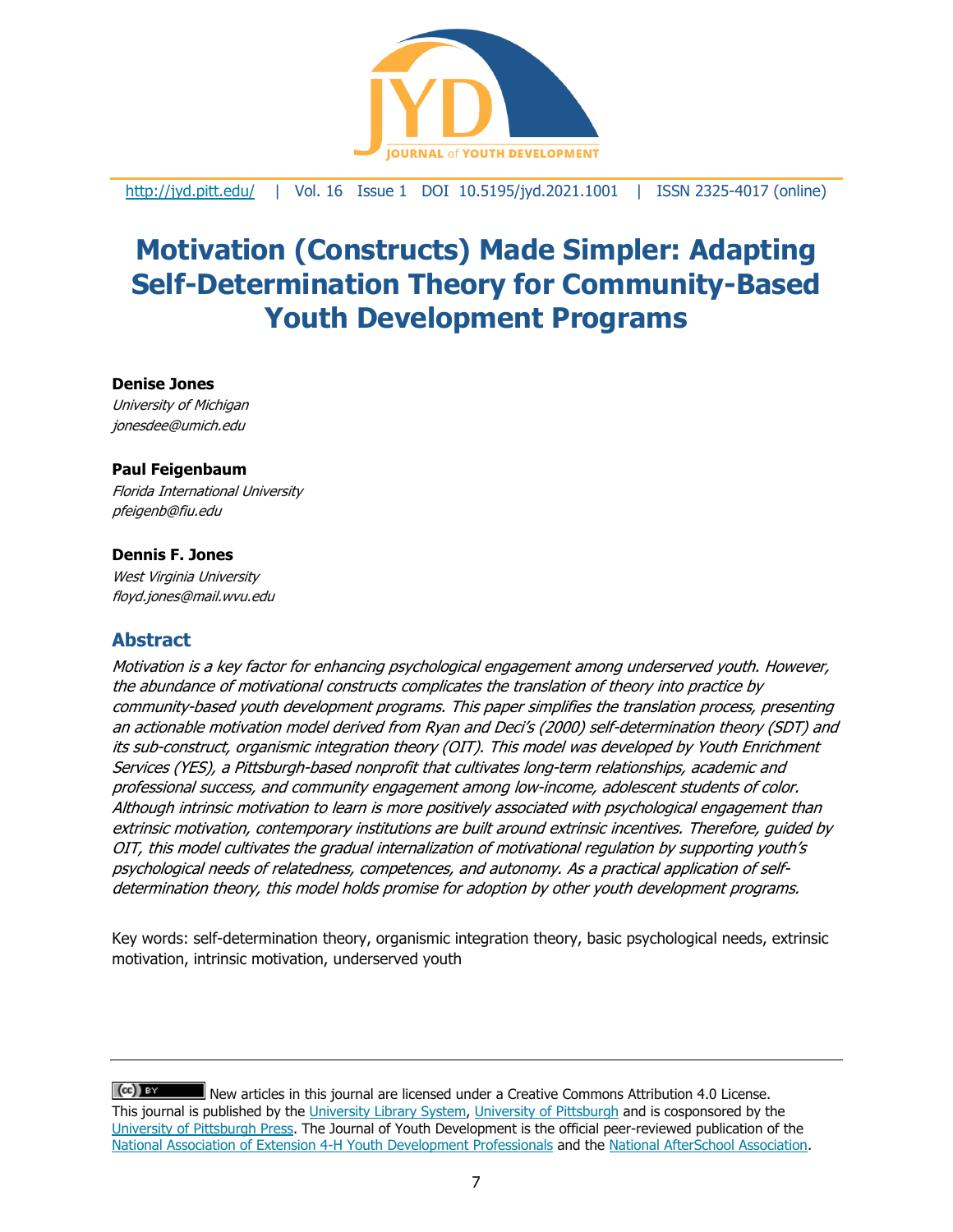## **Introduction**

Over the past several decades, multiple constructs that connect human motivation to academic achievement and youth development have been proposed (Murphy & Alexander, 2000). Among these motivation constructs are expectancy-value theory (Safavian, 2019; Wigfield & Eccles, 2000), achievement goal theory (Ames, 1992; Newton et al., 2006; Pintrich, 2000), self-efficacy (Schunk, 1991; Zimmerman, 2000), and self-determination theory (Deci et al., 1991; Reeve et al., 2008). The abundance and theoretical complexity of motivation constructs, many of which employ similar or overlapping terminology, can cause confusion when seeking to translate theory into practice and when evaluating motivation-focused interventions (Murphy & Alexander, 2000). Schunk (2000) emphasizes that while lack of agreement on motivation constructs is "understandable," it is nevertheless "problematic, especially for newcomers to the field, practitioners, students, and those of us who attempt to make sense of motivation" (p. 116). Schunk notes further that motivation studies often rely on brief timespans of days or weeks, whereas motivation to achieve challenging goals must be maintained for months or years.

The implications of how motivation supports academic achievement and development over long periods are especially significant for underserved youth of color, many of whom experience reduced mental bandwidth related to chronic poverty (Evans, 2004; Mullainathan & Shafir, 2014) and systemically unequal access to health care, nutrition, recreation, and food security (Heckman, 2007). Many of these youth also suffer from untreated adverse childhood experiences (ACE) that include sexual and/or physical abuse, homelessness, and family incarceration (Hughes et al., 2017). Chronic adversity taxes children's bodies and brains (Sapolsky, 1994) in ways that are not compatible with engaged learning (Tough, 2012). Because high academic motivation is associated with successful academic behaviors such as self-regulation (Reeve et al., 2008; Zimmerman & Schunk, 2008) and persistence at mastering complex, challenging tasks (Reeve et al., 2008), enhancing academic motivation among underserved students can potentially mitigate against some of the harmful consequences of systemic inequity (Tough, 2016). However, because these inequities cause physiological and psychological harm at early ages, and because the consequences of this harm build over time (Heckman, 2007), it is perhaps unreasonable to expect relatively short-term interventions to have long-term impacts on academic motivation and achievement.

This paper seeks to address both the challenge of translating abstract motivational constructs into effective models of practice, and of cultivating academic motivation and persistence among

8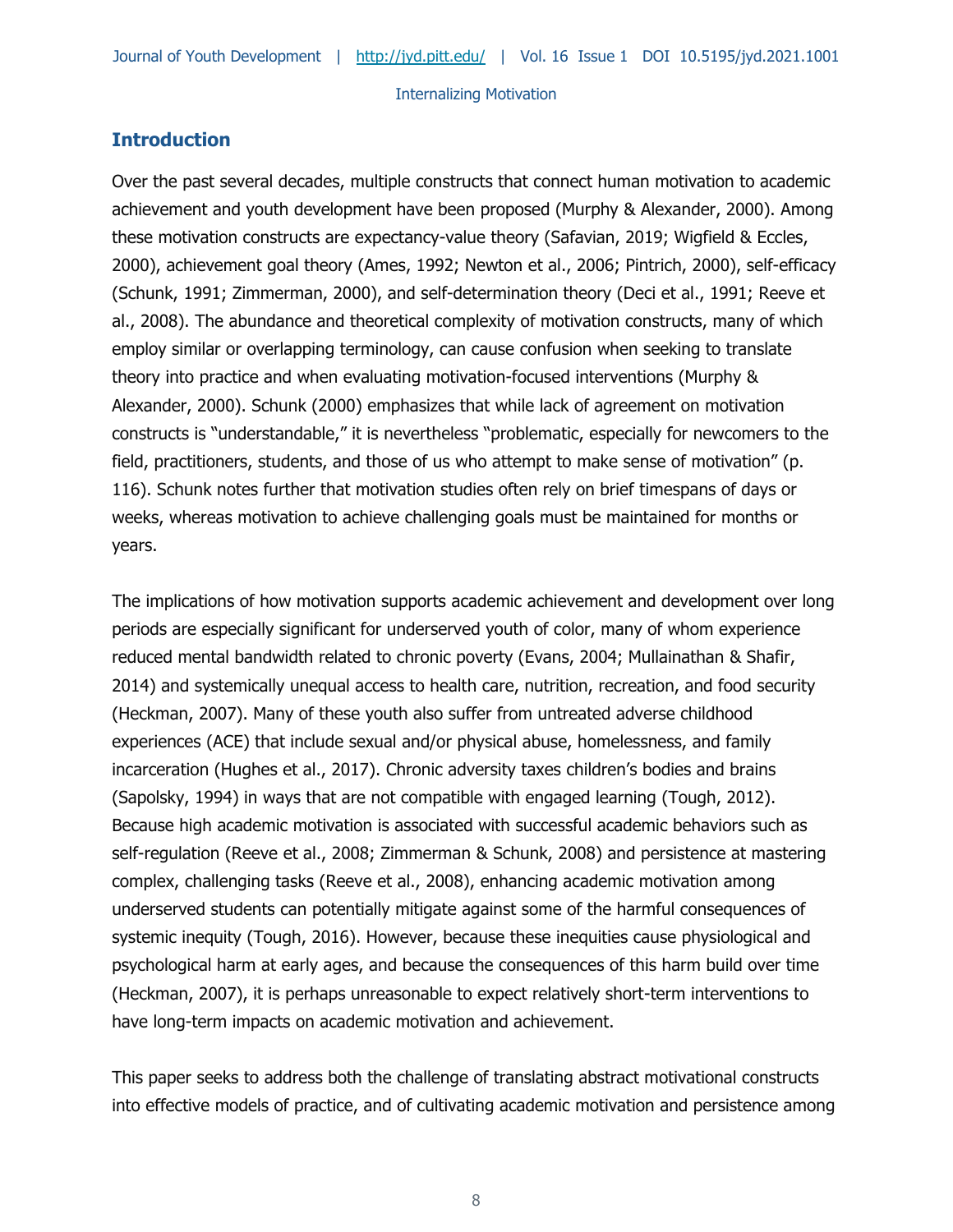underserved students over extended periods of time. Specifically, we conceptualize and present a case study of a motivation-enhancement model inspired by Ryan and Deci's (2000) selfdetermination theory (SDT) and its sub-construct, organismic integration theory (OIT). Selfdetermination theory represents a framework for human motivation based on the idea that when people's innate psychological needs of relatedness, autonomy, and competence are nurtured, their self-motivation to explore, to challenge themselves, and to master new skills can be optimized. When applied to education, SDT focuses on enhancing student interest in learning and confidence in their capacity to succeed (Deci et al., 1991). We propose that this construct and its sub-construct OIT, by conceptualizing a motivation continuum that ranges from externally to internally regulated motivation, hold promise for simplifying the translation of theory into practice amid highly dynamic community-based settings such as Youth Enrichment Services (YES), a 501(c)(3) that is the focus of our case study. YES administers year-round youth development programs for underserved, adolescent students of color in northeast Pittsburgh. The nonprofit builds long-term, multi-year relationships with students that often begin in middle school and extend into college. YES's motivational model represents a practiceoriented application of self-determination theory that we believe can be adopted and further adapted by community-based youth development programs that similarly maintain long-term relationships with adolescent-aged students.

## **Self-Determination Theory, Intrinsic Motivation, and Extrinsic Motivation**

According to Ryan and Deci (2000), self-determined behaviors that lead to enhanced interest, performance, and resilience in learning emerge from satisfying three basic psychological needs: autonomy, competence, and relatedness. Autonomy reflects the need to feel one has volition over which tasks and activities to pursue and how to pursue them; competence reflects the need to feel that one is doing well at a given task or activity, and relatedness reflects the need to feel a sense of connectedness to others. Enhancing self-determination has been shown to have salutary effects on youth engagement in school and other domains (Larson & Rusk, 2011; Reeve et al., 2008; Zimmerman & Schunk, 2008).

Self-determination theory is often associated with intrinsic motivation (Ryan & Deci, 2000), which reflects the inherent satisfaction of learning without the expectation of receiving tangible rewards; by contrast, extrinsic motivation involves performing activities with the desire or expectation of obtaining concrete outcomes such as trophies, medals, high test scores, etc. Research on motivation consistently shows that people work harder, think more creatively, and

9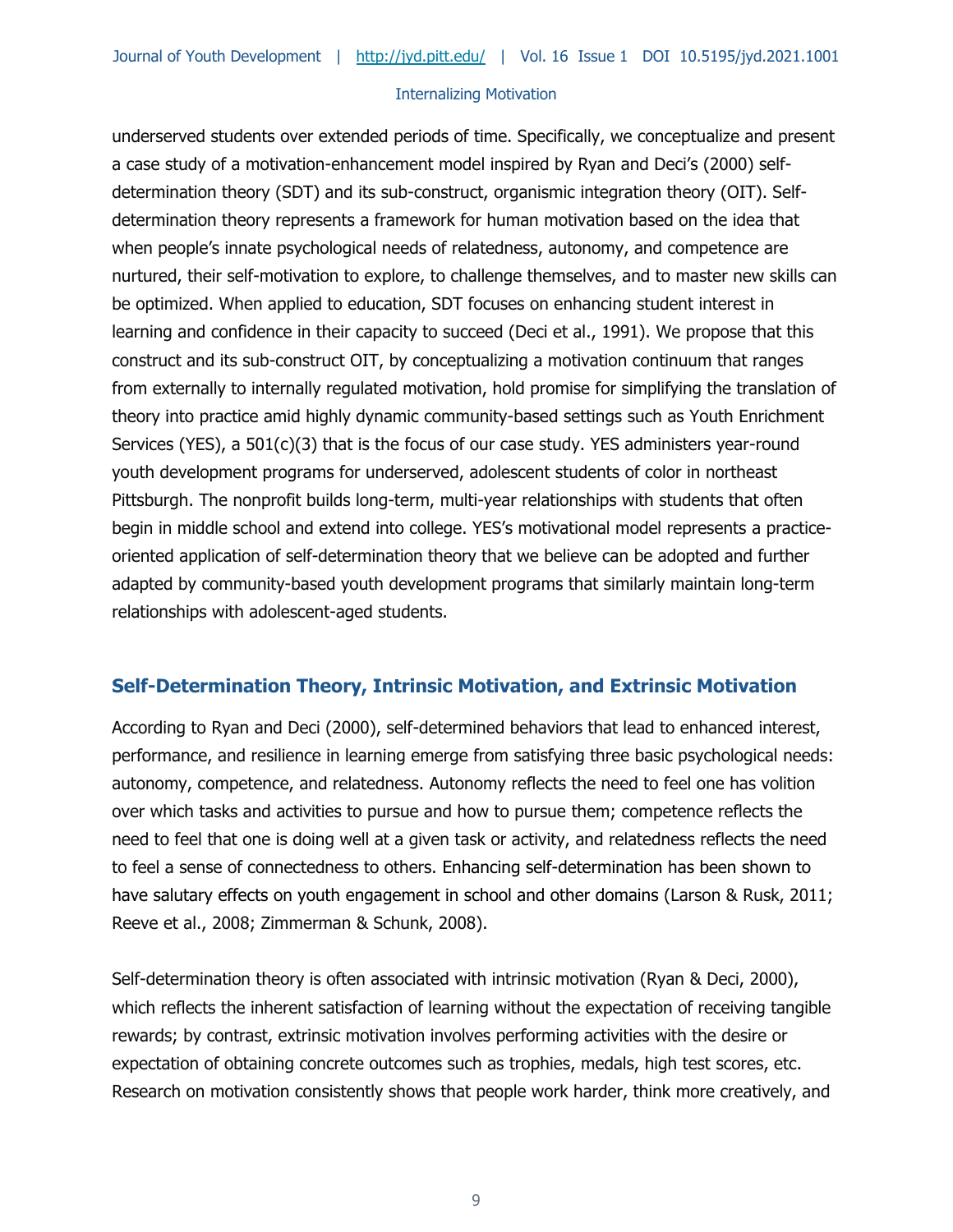demonstrate greater persistence when motivated by inherent enjoyment and interest rather than by the pursuit of rewards (Larson & Rusk 2011; Ryan & Deci, 2000; Schwartz, 2015). Nevertheless, contemporary societal institutions such as formal education (Tough, 2016), as well as most workplaces (Schwartz, 2015), are structured around extrinsic incentives, including both shorter-term goals such as obtaining a high grade on a course assignment or exam, and longer-term goals such as procuring a prestigious career and financial security. Furthermore, even when freely chosen, much learning requires pursuing tasks that are monotonous, repetitive, and that people do not find intrinsically motivating (Ryan & Deci, 2000; Yeager, Henderson, et al., 2014). Invariably, young people will spend significant percentages of their lives studying and working within systems that prioritize the acquisition of rewards and/or the prevention of punishments.

## **Organismic Integration Theory: Internalizing Extrinsic Motivation**

Although Ryan and Deci (2000, p. 70) affirm that perhaps "no single phenomenon reflects the positive potential of human nature as much as intrinsic motivation," they propose that motivation reflects a continuum, rather than a rigid binary, of extrinsic and intrinsic factors. According to their organismic integration theory (OIT)—a sub-construct of SDT—there are various types of extrinsic motivation whose regulation ranges from relatively external, thus emanating from outside the self, to internal, thus integrated into the self. Behaviors performed in compliance to authority, to obtain a contingent reward, or to avoid a contingent punishment, are externally regulated, which is most consistent with the carrots-and-sticks approach of operant behaviorism (Skinner, 1953), as well as with the high-stakes standardized testing and zero-tolerance discipline policies that prevail in many urban schools (Schwartz, 2015). Whereas introjection, which Ryan and Deci (2000) define as "somewhat external" (p. 72), is associated with impressing people whose social approval one deems important. Introjected regulation corresponds with Dweck's (1999) concept of performance goals, which people pursue to demonstrate their accomplishments to others. Ryan and Deci (2000) define the next type, identification, as "somewhat internal" (p. 72), because it reflects a "conscious valuing of a behavioral goal or regulation, such that the action is accepted or owned as personally important" (p. 72). Whereas the final regulation, *integration*, indicates that one has fully internalized one's goals. Crucially, the human capacity to progress along the motivation continuum demonstrates that "individuals can be extrinsically motivated and still be committed and authentic" (p. 74).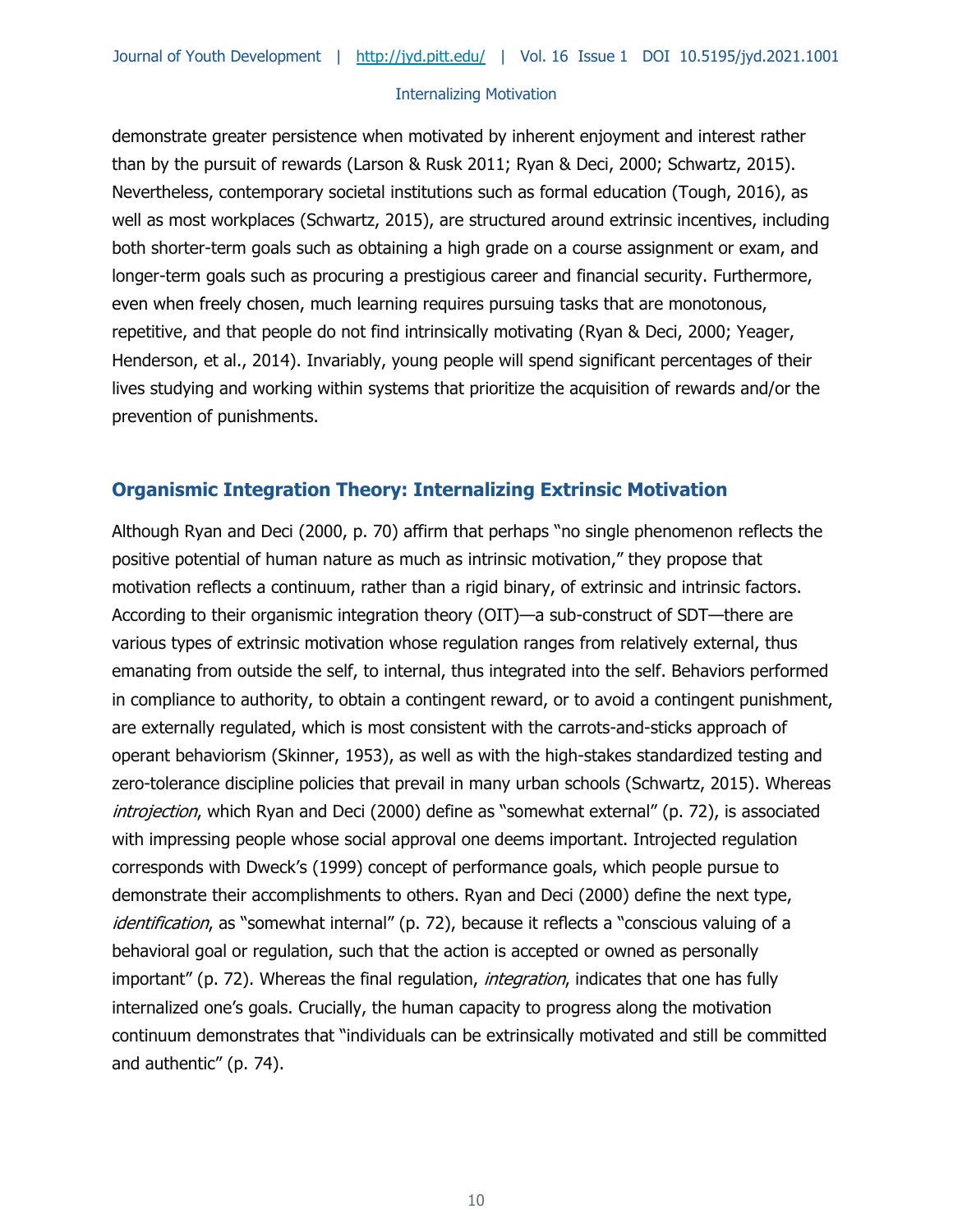Ryan and Deci (2000) emphasize that moving through the stages of internalized motivational regulation can be facilitated by environmental factors that support the psychological needs of relatedness, competence, and autonomy. Relatedness is particularly central to this process, in that students often initiate non-intrinsically interesting behaviors because they seek the approval of someone who values these behaviors. Internalization might be further realized as students see themselves becoming increasingly competent at a task, especially one that is socially valued. And autonomy supports internalization when students find the behavior personally meaningful. However, Ryan and Deci stipulate that moving through the stages of internalized motivational regulation can be a slow, non-linear, and highly context-dependent process.

With many schools failing to nurture self-determination (Tough, 2016), community-based youth development programs can support youth success in school and other domains by helping them navigate the process of motivational internalization. Accordingly, some after-school programs (Berry & LaVelle, 2013; Grolnick et al., 2007), recreation camps (Hill & Sibthorp, 2006), youth activism programs (Dawes & Larson, 2011), youth enrichment programs (Martin, 2005), and circus arts programs (Agans et al., 2019) have explicitly emphasized SDT as a motivational construct. Dawes and Larson's (2011) study of diverse youth programs indicates that even if youth are extrinsically motivated to participate at the start, it is possible to enhance their psychological engagement through their experiences in the program. Berry and LaVelle (2013) emphasize that practices such as establishing strong relationships with adult staff, cultivating ability through extracurricular activities, and giving students choice over what activities to pursue—i.e., satisfying the basic psychological needs of relatedness, competence, and autonomy—can enhance engagement among students who initially join after-school programs for extrinsically motivated reasons. Duerden and Gillard (2008) indicate that positive youth– adult relationships support autonomy, relatedness, and competence, which in turn provides scaffolding for youth to navigate the challenges of adolescence. Akiva and colleagues (2014) affirm that involving adolescent youth in decision-making processes can enhance their motivation to participate in development programs.

Some of these programs, however, focus specifically on enhancing intrinsic motivation rather than by internalizing externally regulated motivation (Agans et al., 2019). Also, whether focused on school- or community-based settings, many studies of self-determination use single-point-intime measurements (Agans et al., 2019; Standage et al., 2006; van Egmond et al., 2020). Dawes and Larson (2011) emphasize the need for more research on the processes by which

11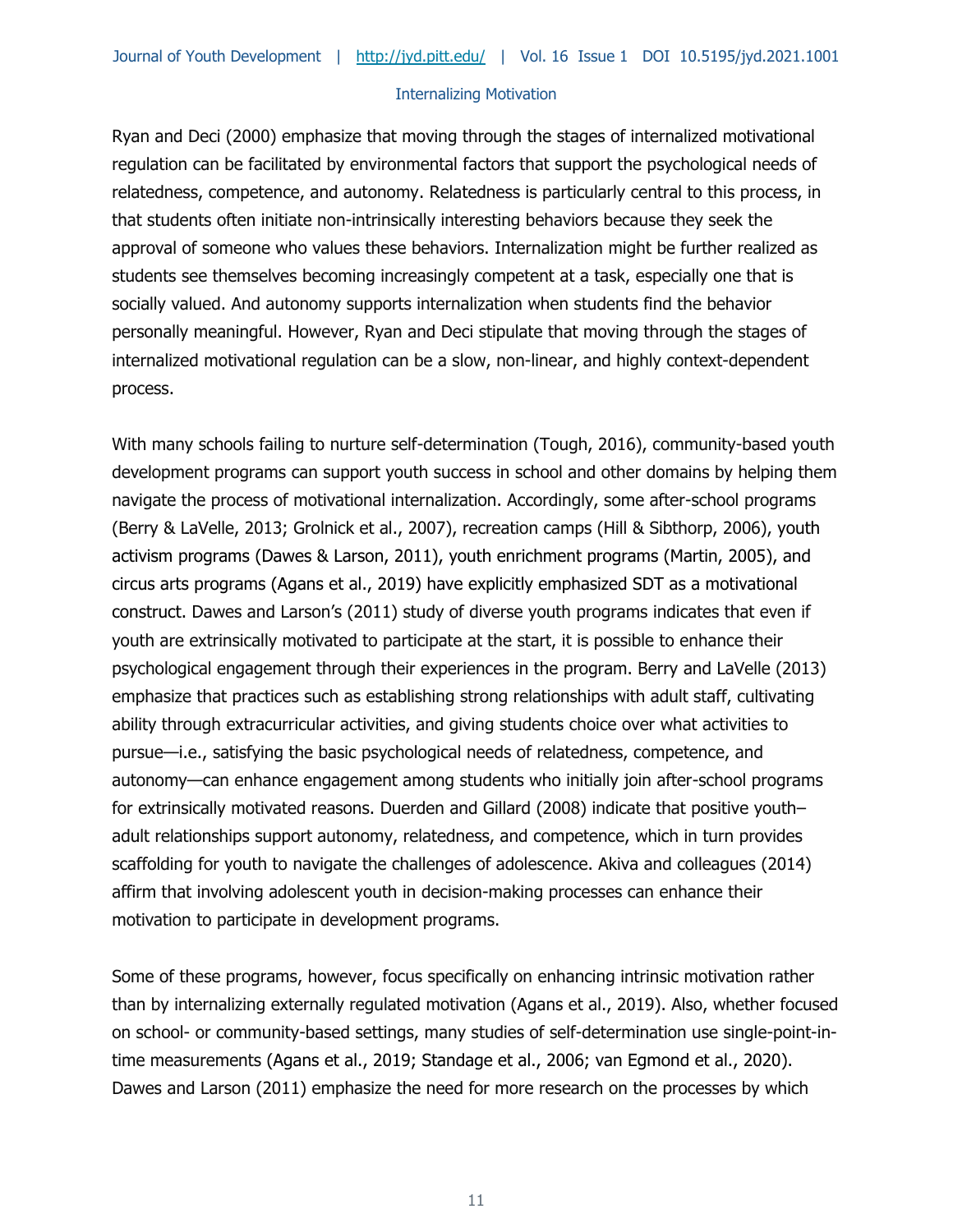motivation changes over time so that youth become more psychologically engaged in development programs. This is particularly important for underserved youth, who are far less likely than their more privileged peers to experience environments where their basic psychological needs are met consistently (Heckman, 2007; Tough, 2016), and who in many cases are assigned to—rather than self-joining—youth development programs, which they perceive as a form of remediation or punishment (Jones, 2017). Both recruiting students to attend after-school programs and keeping them engaged over time are ongoing challenges for many practitioners (Akiva & Horner, 2016; Berry & LaVelle, 2013); these problems are exacerbated for underserved youth who frequently face competing demands from family or jobs and who may experience transportation challenges. In general, more work must be done to create and refine actionable youth development models that longitudinally guide underserved youth through processes of motivational internalization. In the next section, we explore one such model established by the nonprofit Youth Enrichment Services (YES).

## **Coming Because They Need To, Staying Because They Want To: The Motivational Model at Youth Enrichment Services**

Established as a 501(c)(3) in 1994, Youth Enrichment Services' mission is "to create hope out of hopelessness, to paint a bright future out of uncertainty, and to give young people from . . . urban communities a portrait of themselves as successful, empowered, and confident leaders" (YES, n.d.). Toward this end, YES utilizes various programs to facilitate academic and professional success, leadership, and civic development among low-income, primarily African American youth ranging from 10 to 21 years old in the northeast Pittsburgh community of East Liberty. At its inception, YES was an academic enrichment program designed to counter summer learning loss (Jones & Jones, 2020), a problem that disproportionately affects lowincome students of color (Alexander et al, 2007; Blazer, 2011). Over time, YES has developed year-round programming that includes an amalgamation of youth employment, cultural enrichment, and civic engagement opportunities (Jones, 2017). In recent years, YES projects have included a citizen science and advocacy initiative regarding lead contamination in Pittsburgh neighborhoods (Daly, 2017; Holsopple, 2017; Jones et al., 2020;) and a college prep program (Jones & Jones, 2021).

Students come to YES through one of two umbrella programs: Diversion 2000, which offers juvenile offenders an alternative to detention, and Mentoring Partnerships, which offers employment opportunities connected to professional and life-skills development, academic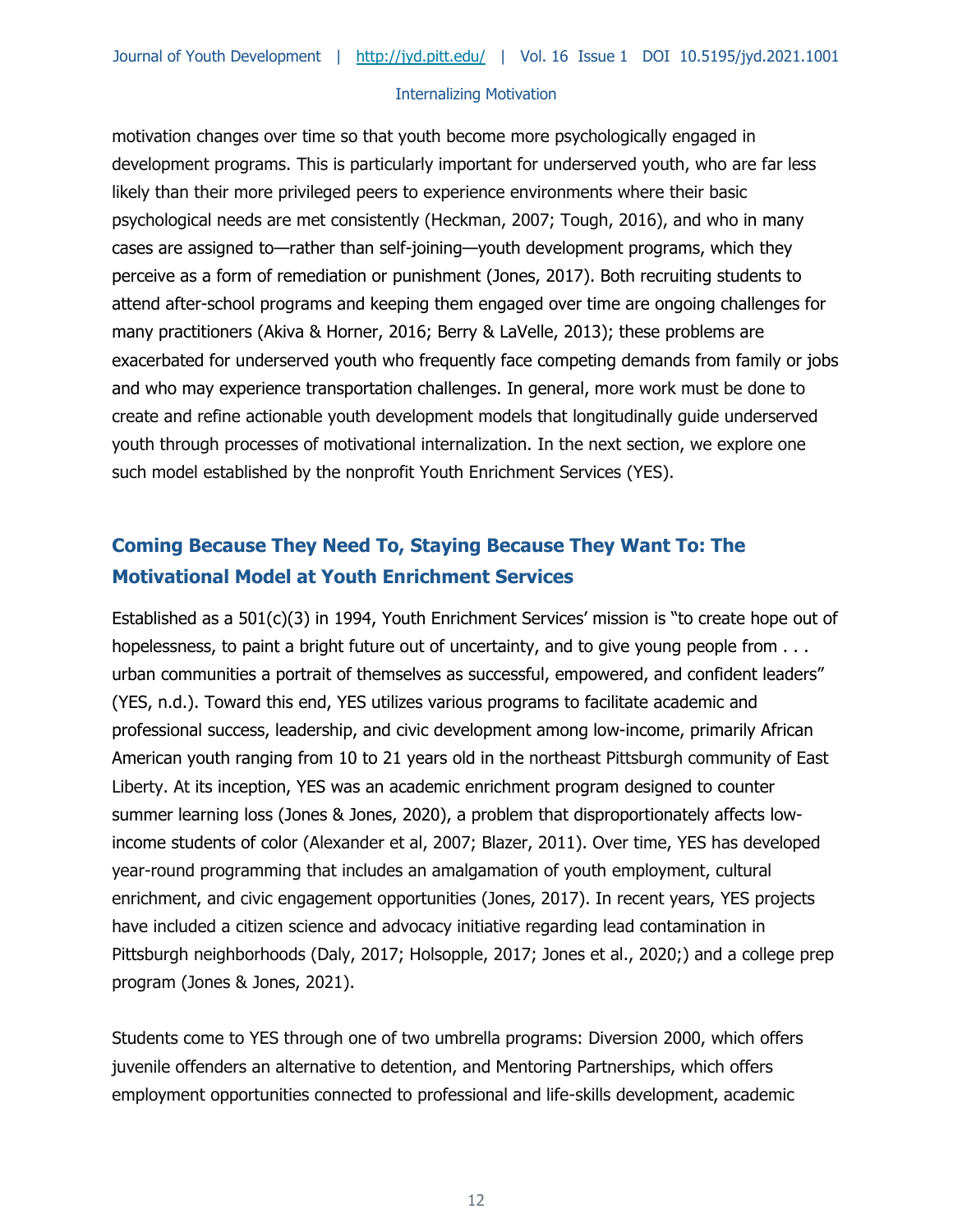enrichment, and community engagement. In both cases, students join YES for extrinsically regulated reasons, which makes sense considering how many have endured chronic financial struggles and years of institutionalization within a system that emphasizes grades and test scores and that often criminalizes minority youth rather than supporting their mental and physical wellbeing (Noguera, 2008). YES recognizes that students come because they need to, but the goal is for them to stay because they *want* to (Jones, 2017).



## **Figure 1. The YES Motivational Model**

As illustrated in Figure 1, YES's model depicts four concentric circles that symbolize the internalization of motivational regulation. Like the continuum proposed by Ryan and Deci's (2000) organismic integration theory, each inner circle reflects greater internalization. Furthermore, each of the outer three circles spotlights one of the three basic psychological needs associated with self-determination. The outermost circle highlights relatedness, which Ryan and Deci cite as "centrally important for internalization" (p. 73). That is, extrinsically motivated behaviors are not interesting in and of themselves, and students are more likely to pursue them at first if these behaviors are valued by other people—in the case of YES, peers or adult staff—whose esteem the students themselves value. The second circle highlights competence, in that people become more motivated to pursue activities such as mastering a new skill as they see themselves improving at that activity. The third circle highlights autonomy. As Ryan and Deci (2000) indicate, environments that support relatedness and competence can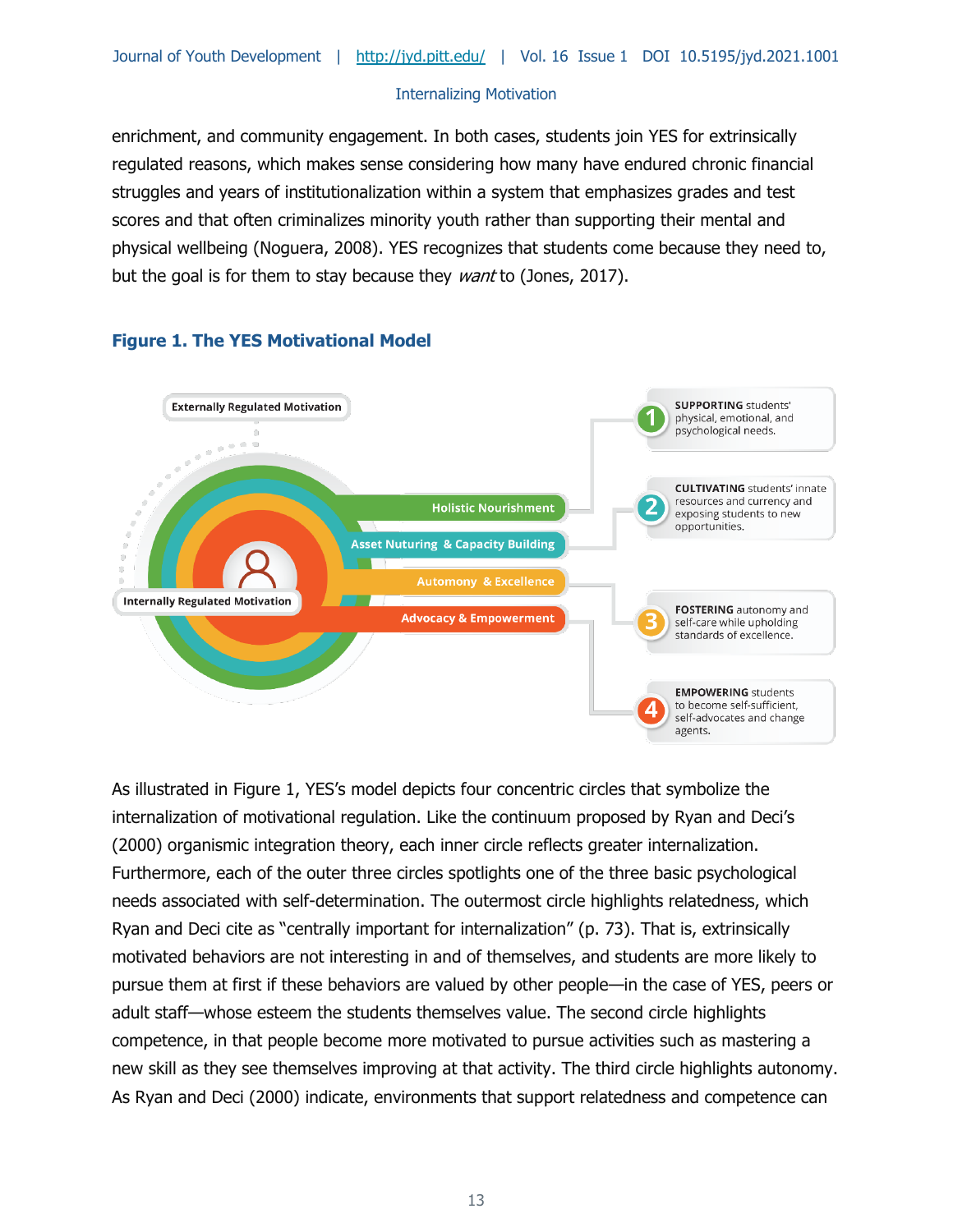enable partial internalization of extrinsically motivated behaviors, but environments cannot cultivate full internalization unless they are also autonomy supportive. Ryan and Deci also emphasize the interrelatedness of needs, and we want to stress that although each of the three outer circles spotlights one need—in part to support the clarity and simplicity of the model—the concentricity of circles reflects that all three needs are relevant to all YES programming.

Furthermore, while not explicitly based on Lave and Wenger's (1991) concept of *legitimate* peripheral participation, the presence of both an outermost and an innermost circle follows a similar logic to Lave and Wenger's model, whereby "newcomers" on the periphery of a community of practice gradually become "oldtimers" who move inward to the core as their participation and investment grow over time. As per OIT (Ryan & Deci, 2000), however, moving toward the inner circles can be a non-linear process. In some cases, proceeding to the core might take place over several years as initially skeptical or uncertain youth participants gradually connect with the organization's mission and desire to contribute further. Other students might come to the organization already highly motivated to participate, perhaps because they were eagerly referred there by a peer or because they have previously established long-term academic, professional, and/or civic goals, and they believe the organization can help them achieve these goals; such students begin already situated at one of the inner circles. The concentricity of circles indicates that students need not follow a sequential pathway to the core, though in practice, beginning at the outermost circle and gradually working inward over multiple years is the likeliest scenario for the majority. Some students, of course, never reach the innermost circle. But as an embedded presence in the community, YES provides the opportunity for students to engage, disengage, and re-engage at various times. In the following sections, we examine how the outer circles help cultivate participants' internalized regulation of academic, professional, and civic goals.

## **The Outer Circle: Building Connectedness and Trust Through Holistic Nourishment**

The outermost circle of YES' mentorship model emphasizes *relatedness* through metaphors of nourishment and family. Many YES students experience chronic food insecurity that contributes to a culture of unhealthy eating. In an enforced hunter-gatherer mentality, students eat what is available in the moment—frequently unhealthy snacks and drinks—because they do not always know when they will luck into another opportunity to eat. Food insecurity is associated with reduced mental bandwidth for concentrating on academic tasks and thinking beyond one's immediate needs (David, 2017; Tough, 2016), whereas being well-fed increases one's ability to engage. Food, with a special emphasis on healthy eating, is almost always present at YES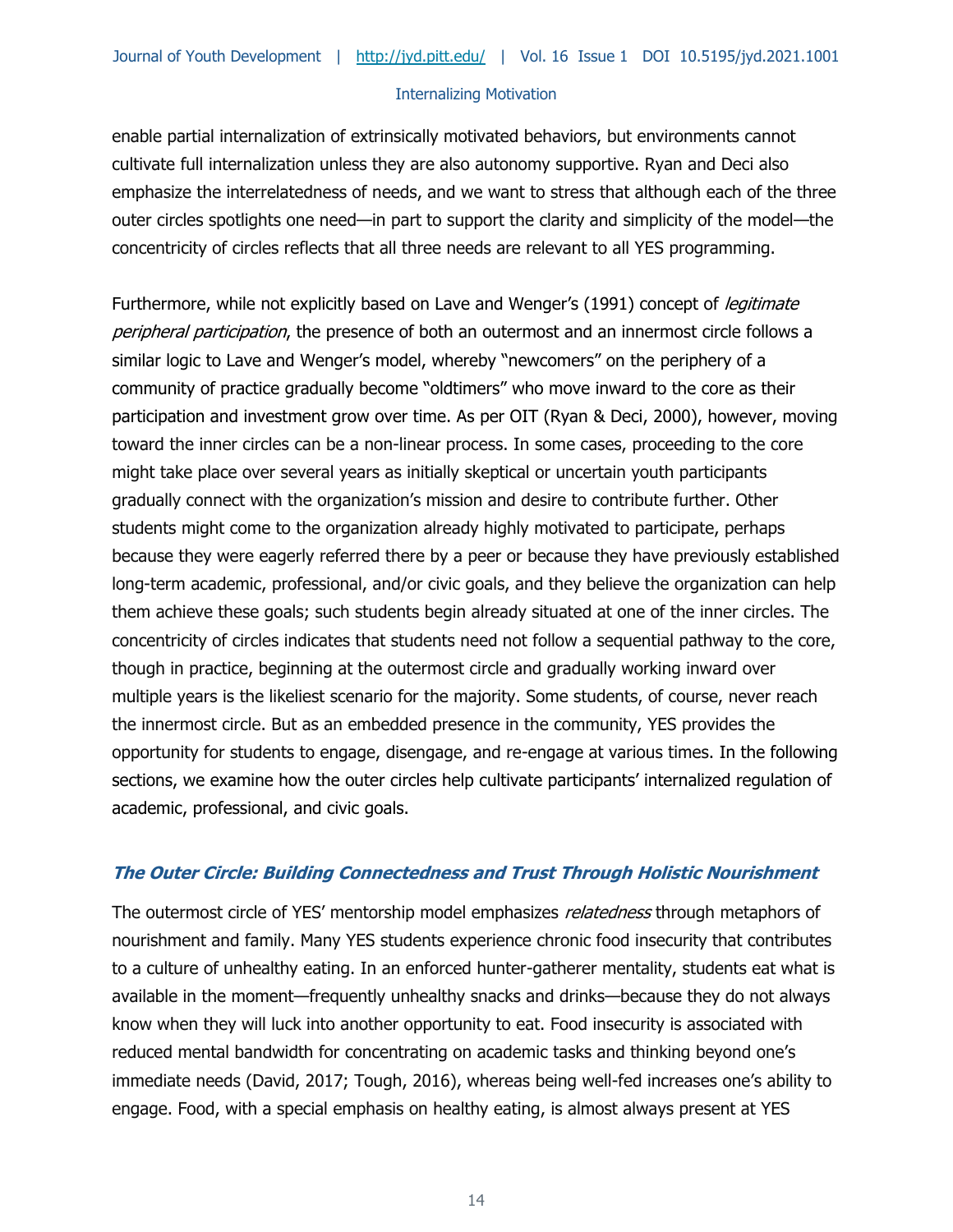events and meetings, which also cultivate a family atmosphere (Jones & Jones, 2020). When students are among peers and staff, and when they do not have to worry about food, their mental bandwidth and their sense of relatedness are both enhanced, which fosters program "buy-in."

Cultivating belongingness and trust among students who have good reason to mistrust their elders or the larger system (Yeager, Purdie-Vaughns, et al., 2014) is not an efficient process that can be streamlined into codified beginning and ending dates. Building these emotional foundations for engagement can take years, and it often means continually inviting participation from students who are disaffected and/or inconsistently meeting obligations. This practice exemplifies psychologist Carl Rogers's (1957) unconditional positive regard (UPR), which reflects the idea that no matter how a person behaves, "you respect the person as a human being with agency to choose how to respond to their situation, and that no matter how dangerous or dysfunctional they seem to be, they are doing their best" (Joseph, 2012, para. 4). Practicing UPR does not mean failing to hold people accountable; it means recognizing their humanity and preserving the belief that they have agency to improve their lot no matter how trying their circumstances.

Surveys and interviews indicate YES students' overwhelming appreciation of the relationships they build with staff and peers. Students frequently invoke the language of family with statements such as, "I keep coming back because, to me, we're all like one big family" (Jones & Jones, 2020, p. 64). Another student who served as a peer mentor for over 3 years similarly observed that "I feel like not only did I make friends, but I made family. [YES] became a family thing" (Jones & Jones, 2020, p. 64). This response suggests that YES' family-like environment elicited a level of comfort and self-efficacy that sustained the student's investment in the program. Another 3-year participant explained,

YES [is] basically home and everyone's just family around here. Everyone knows the number one thing with me, as far as I'm concerned in my life, is family. And because I consider YES my family . . . It just seemed normal for me to come back every summer. (Jones & Jones, 2020, p. 64)

In addition to the family-like atmosphere, youth emphasize the belongingness they feel among program peers, as demonstrated in the following statement: "[YES] felt like a place where I kind of, I guess, fit in . . . so, I wanted to come back to be with my peers" (Jones, 2017, pg. 21). As students' qualitative responses highlight, YES is an environment that nurtures their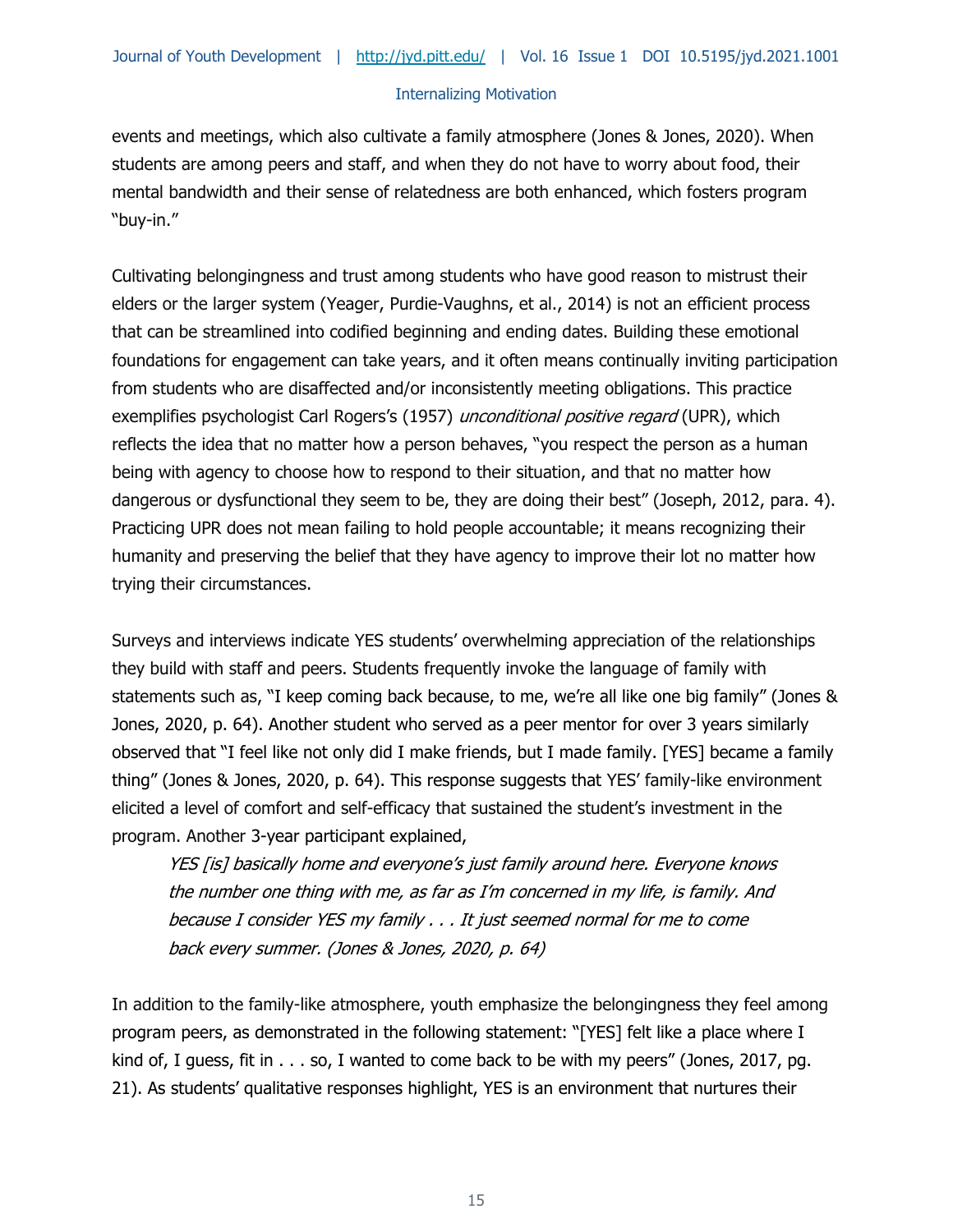needs for belongingness, family, and peer support. YES is, in effect, a place of sanctuary (Akiva et al., 2017), or a safe and affirming space for youth to dwell with peers and adult staff.

YES students meet peers with similar life goals, and they come to recognize the value of their peers' educational success as it relates to their own pursuits. In a survey addressing students' reasons for participating in YES, more than 70 percent of respondents referenced peer interaction and relationship building as important factors in shaping their YES experiences and future educational trajectories (Jones, 2017). One student explained that "having [peers] who share a drive towards educational success imparts a unique influence on YES participants like myself" (Jones, 2017, p. 20).

## **The Second Circle: Asset Nurturing and Capacity Building**

The second circle highlights *competence*. YES actualizes this need through summer work opportunities, via which students enhance assets they already possess and cultivate new ones as they explore personal interests and potential careers, and as they learn about work culture. Beyond financial considerations, competence accrues to students through their enhanced sense of currency among peers and family members, not only because they earn an income, but also because they take on leadership roles as their confidence and investment in the program grow. In a money-oriented society that associates dignity with gainful employment (Thompson, 2015), earning income is an important way for students to perceive their own value—to themselves, their families, and the broader society. Early work experiences also play a key role in healthy youth development (Sum et al., 2014). These experiences allow youth to create professional networks, develop a mix of skills, and build their financial capacity.

YES is a service provider for Partner4Work, a Pittsburgh-based workforce development organization that runs the Learn & Earn Summer Youth Employment Program. Through Learn & Earn, underserved youth from ages 14 to 21 work in summer positions around the city of Pittsburgh (Partner4Work, n.d.). Learn & Earn students work in diverse jobs and occupational areas to acquire professional experience, technical skills, and knowledge of employer expectations, as well as exposure to possible career paths. Through this partnership, YES has developed summer programing that integrates leadership development, employment preparation, and academic enrichment to prepare youth not only for future jobs but also to stimulate their academic interests and to deepen their commitment to peers.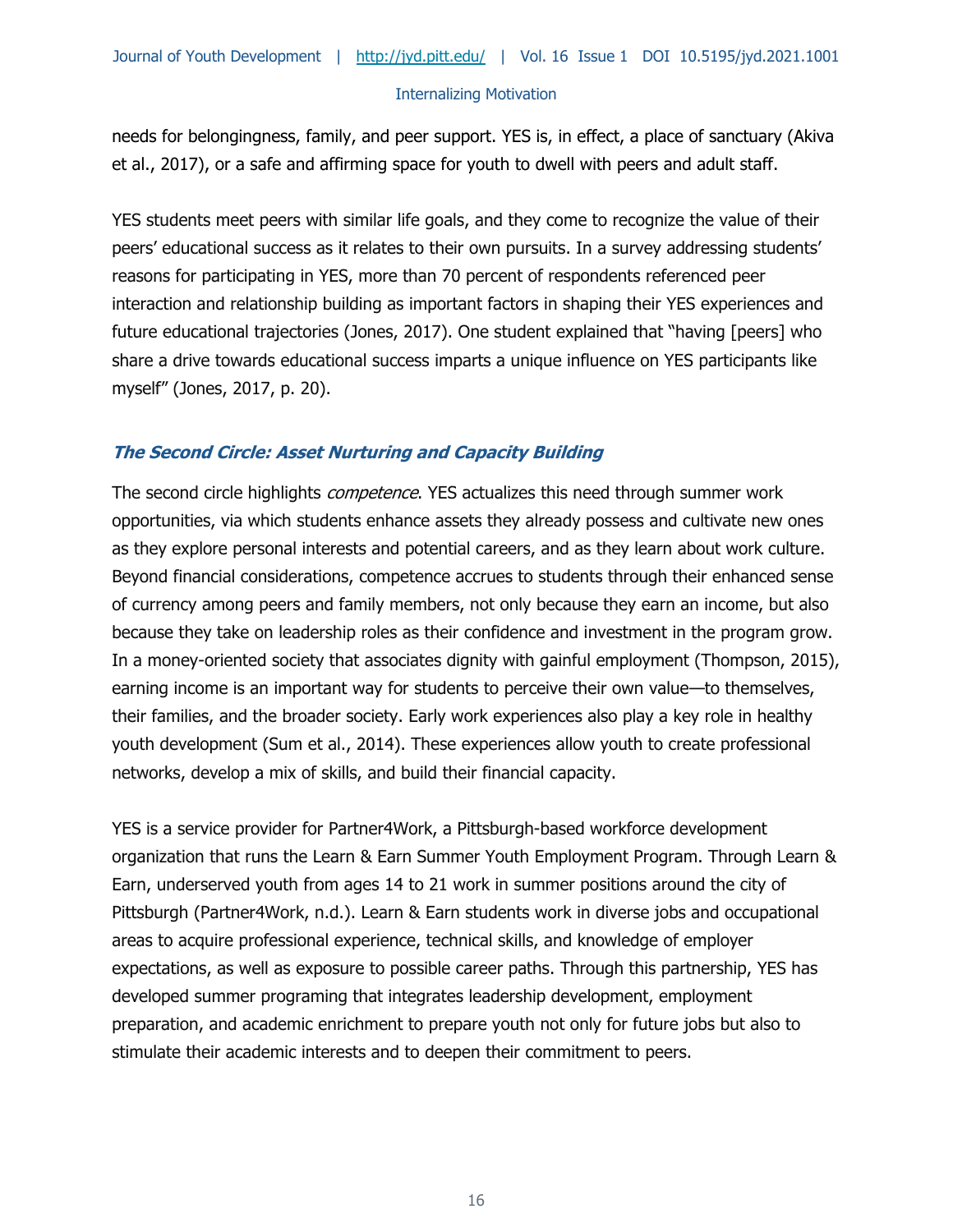Under the umbrella of Learn & Earn, YES's Summer Work for Success (SWFS) program enhances professional skills for students—who are called summer scholars—through various workshops and activities. SWFS sessions enable students to explore careers, develop interpersonal skills—including responsibility, sociability, and self-management—and to discuss ethics, decision-making, and workplace etiquette. SWFS' auxiliary goals include providing summer scholars with an understanding of work documentation, synthesizing their current experiences for résumés and cover letters, and navigating job applications and interview processes. Summer scholars are then placed in apprenticeship positions at the YES office.

Older students are placed at diverse worksites to augment their employability preparation. These sites are secured through existing YES partnerships with organizations such as the Allegheny County Health Department; Carnegie Mellon University; and local companies, nonprofits, and schools. Advanced summer scholars spend 3 to 5 days each week at their individual work sites practicing myriad job responsibilities. Students are monitored by adult supervisors and are expected to fulfill their contractual work obligations, and in some cases, they experience agentic adult partnerships where they are empowered to define their own work alongside adults (Akiva & Petrokubi, 2016). In Summer 2018, students maintained a 90% employment completion rate (Jones & Jones, 2018, p. 40). And in performance evaluations by onsite supervisors, 86% of supervisors "noted that youth are productive and helpful in conducting daily workplace activities and are valuable assets to their organizations" (Jones & Jones, 2018, p. 42).

## **The Third Circle: Autonomy, Excellence, and Ownership**

The third circle highlights *autonomy*, which YES cultivates by giving students' considerable leeway to choose personally meaningful intellectual projects as they discover, research, analyze, and propose solutions to real problems in their communities. Specifically, the Summer Study for Success (SSFS) program exposes students to research and career exploration alongside practitioners and experts in a revolving array of fields that include sport science and health, business and entrepreneurship, African American studies, and culinary arts and nutrition (Jones & Jones, 2018). SSFS also enhances youths' research, critical thinking, writing, and presentation skills. This process includes an empirical research project via which students identify a local problem, formulate a research question and hypothesis, create and administer surveys of local residents, analyze and draw conclusions from the data, and then report findings to community stakeholders through poster presentations at an annual YES Symposium. One student commented on the importance of autonomy in selecting her project: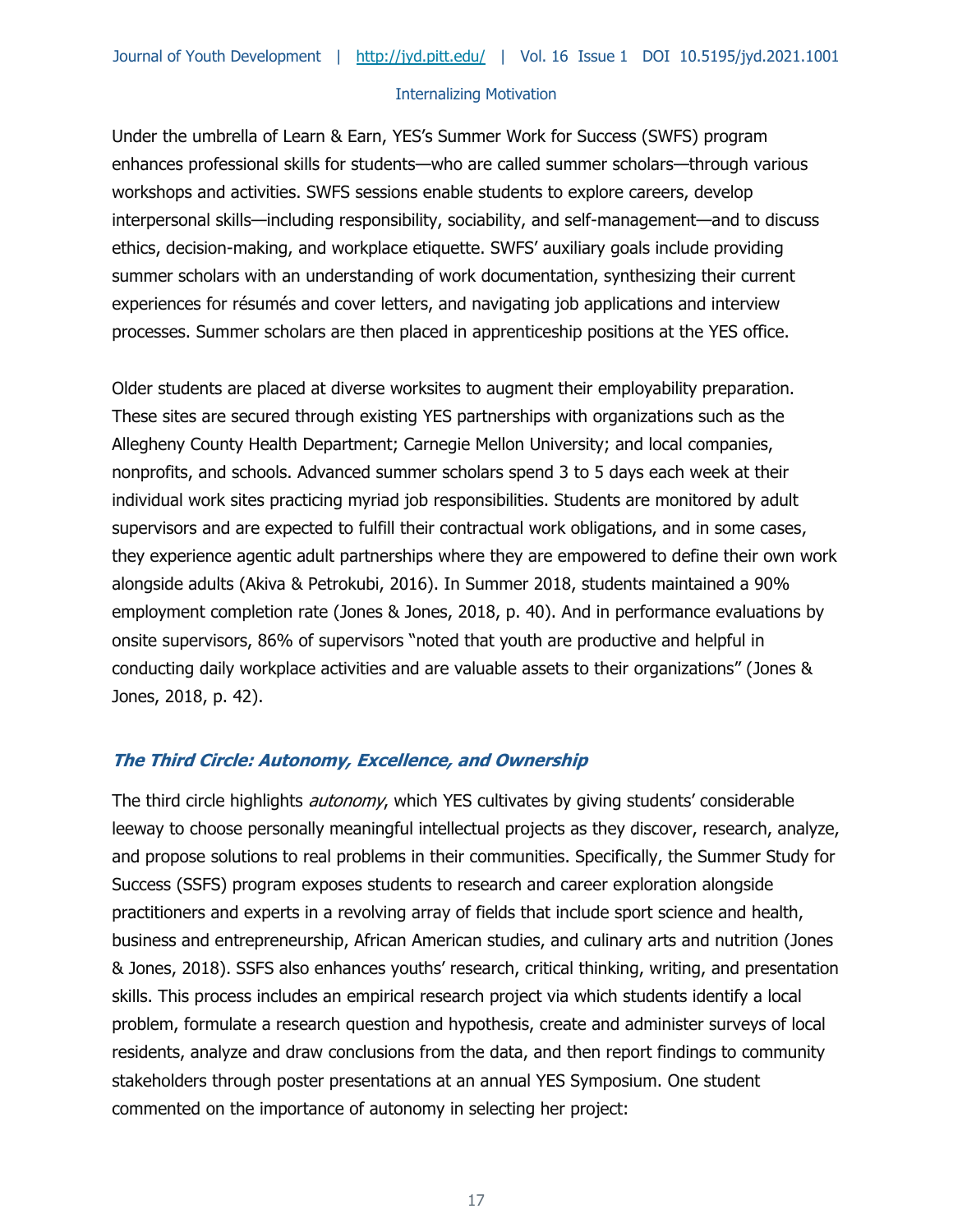I got to determine what I wanted to explore and focus on, choose a topic of interest, a class I wanted to take, and focus on and learn about that topic . . . and I think it's really important that I get to adapt my own ideas, build my own knowledge, and shift my own opinions about the world (Jones, 2017, p. 25).

#### **The Fourth, or Innermost, Circle: Advocacy and Empowerment**

Reflecting the full integration of academic and professional motivation into the self, the innermost circle represents students' transformation into mentors and community advocates. In recent years, for instance, advanced summer scholars worked with University of Pittsburgh and Allegheny County Health Department health professionals to study the historical and scientific implications of lead exposure's impact on minority and poor communities such as Lincoln-Lemington (Daly, 2017; Holsopple, 2017; Jones et al., 2020). A primary goal of this project was to utilize youth as mediators to restore broken trust between local Pittsburgh residents and government institutions like the health department.

As members of the local community, YES students had built-in trust among residents, who welcomed students into their homes in ways that would not have been possible for government officials. Students practiced community-based research that included gathering data, interviewing residents, facilitating conversations between parents and children, and conducting community asset-mapping (Jones et al., 2020). Students also organized neighborhood meetings and worked with the health department to make resources more relevant and accessible for families.

Collectively, students spent over 300 hours in the community, surveyed over 30 families, and increased residents' use of social media as a platform for community events and health awareness (Poindexter, 2017). Furthermore, positive relationships were forged between youth, community members, and the health department. In a Pittsburgh Post-Gazette article about the lead project, health department Director Karen Hacker emphasized the key role of student advocacy, explaining that "We really need [students] to get messages out there" (Daly, 2017, p. C-1). The president of Lincoln-Lemington Community Consensus Group (LLCCG) also touted the students' contributions at a 2017 community health awareness session:

We, LLCCG, strive to keep residents at the center of our work, however, given our limited capacity, we are often unable to engage authentically and meaningfully with every community member. Having YES youth fill this void and prioritize our community was both timely and appreciated. From the moment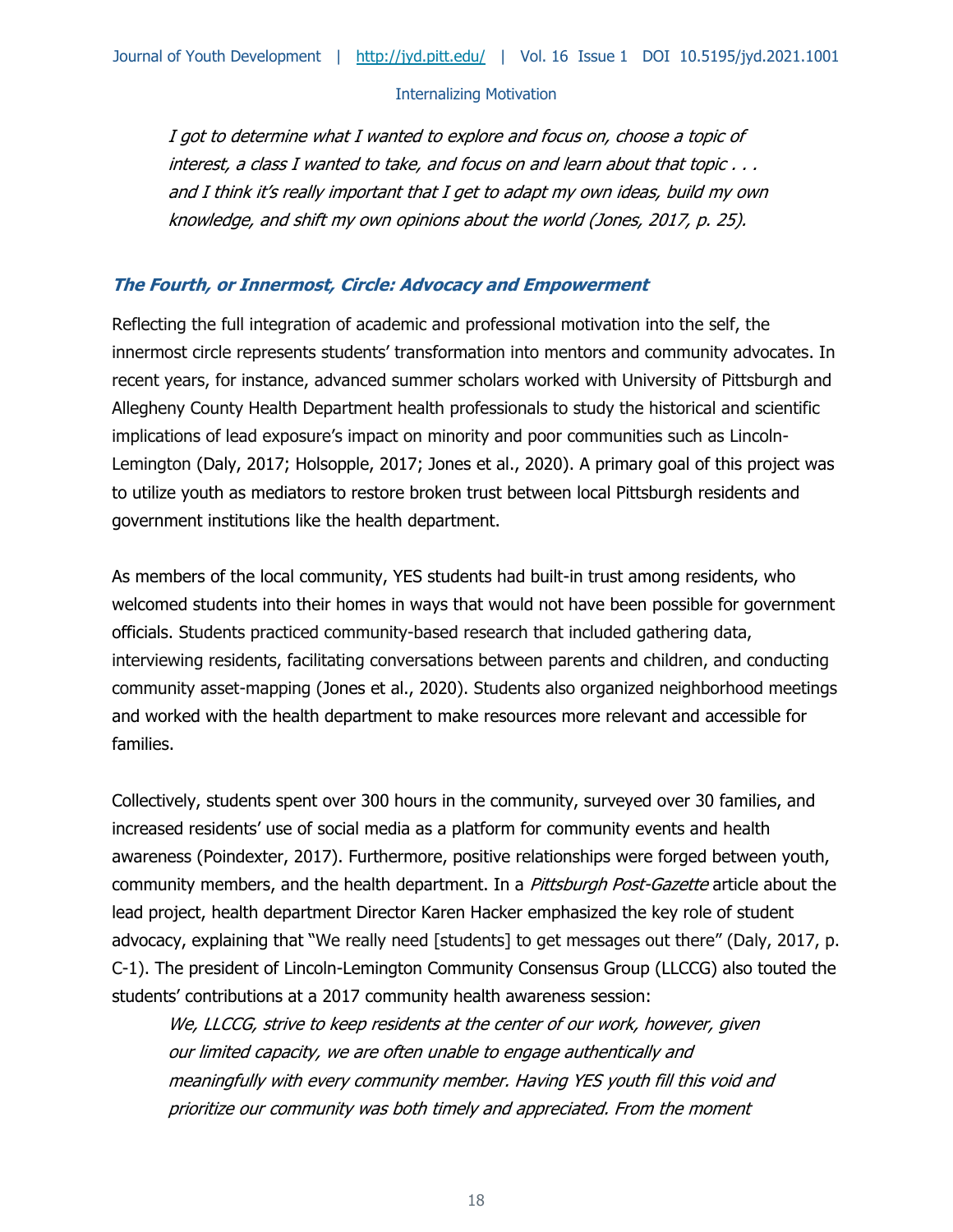[YES] presented at our Saturday meeting, we knew we were blessed to have support and that they would make a positive impact in our neighborhood. (Ferguson, 2017)

Students' own reflections mirror the aforementioned ones. In a presentation at the 2019 Conference on College Composition and Communication, one participant remarked:

The lead project was one of my best and most memorable YES experiences. At the time, I did not understand the true value of engaging residents in a survey on lead exposure, but since the program has end[ed], I have referenced this work more than a dozen times, utilized the skills I have gained from developing research protocol and analyzing data in high school, submitted my research presentations as supplemental data for my college applications, and remained active in my community. (Reed, 2019)

Students seeing themselves as stakeholders entrusted with maintaining their community's health demonstrates how extensively they have internalized the civic motivation to effect social change.

## **Limitations**

Students' robust participation in YES programs, their evolution toward positions of leadership, and reports from surveys and interviews indicate that motivation for academic achievement, professional development, and civic engagement become increasingly internalized the longer students participate. However, there are challenges and limitations in measuring the internalization of motivation vis-à-vis OIT. For example, devices for measuring motivation tend to focus directly on intrinsic motivation (Ryan, 1982; Ryan et al., 1990). Fortunately, because the psychological needs of autonomy, relevance, and competence are germane to both intrinsic motivation and the internalization of extrinsic motivation, it is possible that measurement devices could be easily adapted. Further research could also explore the stages of internalization in greater depth and examine how closely the engagement of students who have fully integrated extrinsic motivation compares with that of students who were intrinsically motivated from the beginning of their participation.

Other limitations reflect the fact that measurements of motivation often focus on randomized groups performing discrete tasks in laboratory-based experiments (Deci et al., 1994; Ryan, 1982; Ryan et al., 1990). Studying motivation in less-controlled environments such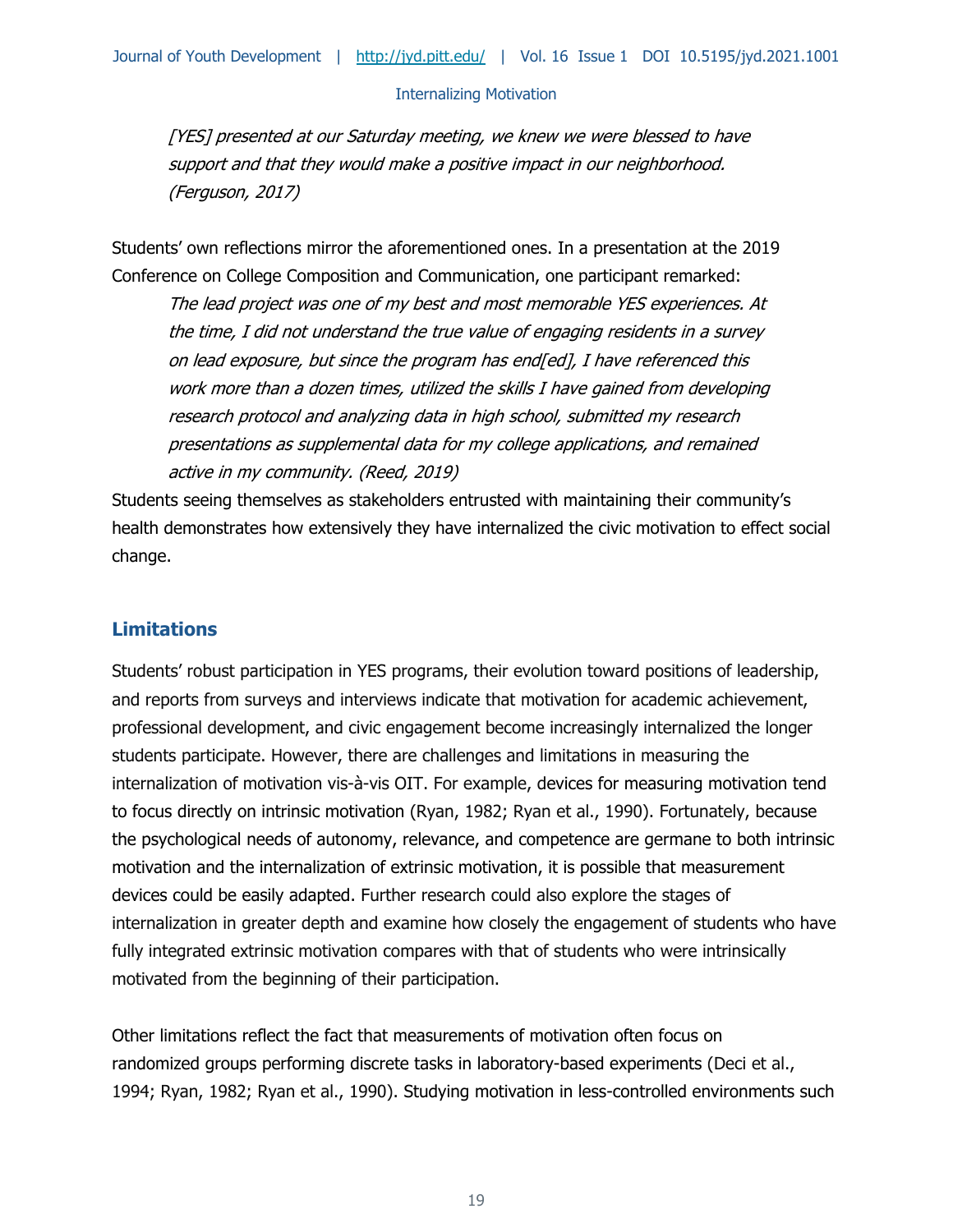as schools and youth-development programs is far more challenging, because of the many confounding and interconnected variables in play (Berry & LaVelle, 2013; Maehr & Midgley, 1991; Morton & Montgomery, 2013). This is especially true of an organization like YES, which at any given time has dozens of youth participating simultaneously in multiple programs. Furthermore, while studies limited to non-randomized groups are valuable, they are also possibly unrealistic in this area, where youth are either required, or they self-select, to participate. Traditional metrics of motivation may have limited usefulness for community-based programs that are, by nature, highly personalized and local. Future studies of motivation in community-based youth development projects should seek to establish context-specific longitudinal metrics utilizing methodologies such as grounded theory (Dawes & Larson, 2011; Larson, 2011), mixed-methods approaches that complement quantitative metrics with qualitative research such as interviews of youth and staff (Akiva & Horner, 2016), and community-based participatory action research methods (Burns et al., 2011). The development of community-specific motivation measures could have mutual benefits for researchers and community partners. Such tools could help organizations like YES refine their strategies for enhancing motivation among students. Simultaneously, these tools might help researchers better understand how their models translate out of labs and into real-world settings. The more extensively scholars of motivation partner with community-based practitioners—including codesigning and evaluating research protocols—the more impactful their models will likely become over time.

Further potential limitations reflect the inherent challenges of translating abstract and conceptually complicated theoretical frameworks into clear and actionable models for community-based programs that are situated in highly dynamic settings. For example, the spotlight on one basic psychological need for each of the three outer circles reflects the YES model's emphasis on clarity and usability. However, although the visual image of concentric circles—rather than alternate potential designs such as the pyramid in Maslow's (1970) hierarchy of needs model—is meant to demonstrate that relatedness, competence, and autonomy are interconnected, the highlighting of different needs in different circles might unintentionally lead practitioners to perceive a sequential ordering of needs, such that they do not support autonomy and competence until relatedness has been established. Future studies might examine the extent to which practitioners applying the model understand the psychological needs as interconnected and relevant to all stages of motivational internalization.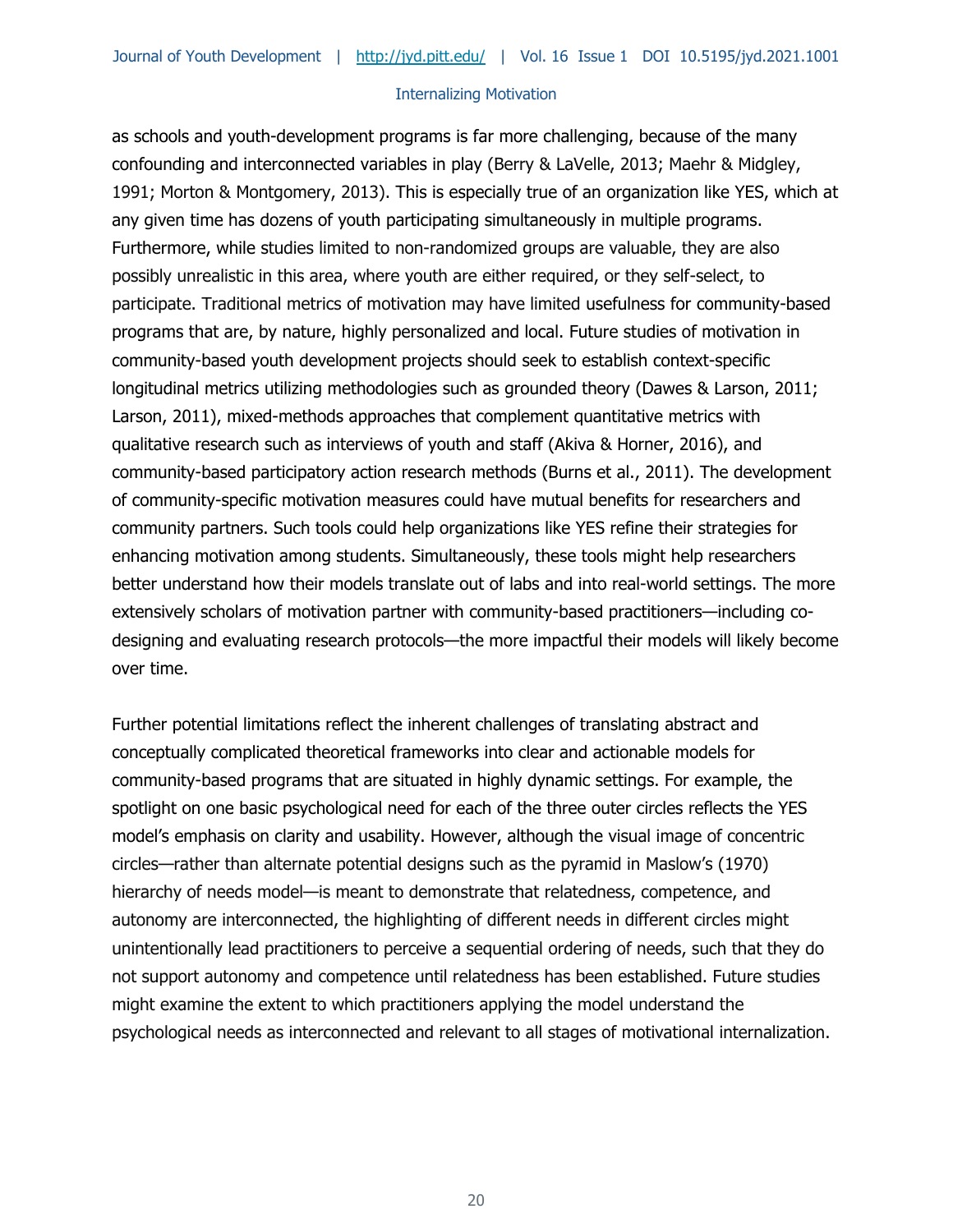## **Implications and Future Directions**

In an ideal world, all youth—and adults, for that matter—would have unlimited opportunities to enhance their knowledge, skills, and abilities in various academic, artistic, and recreational domains for intrinsically motivated reasons. Compared to students who "other-join" organized youth activities for external reasons, students who "self-join" (Berry & LaVelle, 2013) for intrinsic enjoyment tend to experience more positive socioemotional and developmental benefits (Hansen & Larson, 2007). However, in contemporary society, opportunities for intrinsically motivated learning are often few, especially for low-income students of color who must navigate systems that prioritize transactional rewards and punishments related to grades, financial incentives, and in too many cases, threats of incarceration. The reality is that many underserved youth show up, at least initially, because they have to rather than because they want to.

Still, underserved youth can become more psychologically engaged and pursue increasingly self-determined behaviors as their motivation to participate becomes internalized over time. In turn, they can become more disposed to stay resilient as they negotiate the psychological and physiological consequences of systemic inequality. Because many schools are poorly afforded to internalize motivation for academic and professional success, there is great potential for community-based organizations, particularly those guided by transformational values of family, unconditional positive regard, and student voice, rather than transactional values of grades and test scores.

While YES's motivation model was designed specifically for working with underserved youth, we believe the model is broadly relevant and can be adapted by programs that work with either underserved and/or more privileged youth. When young people experience environments that nurture their needs for autonomy, competence, and relatedness, their resilience, concentration, confidence, and ability to connect with others grow. But when these basic needs are *unmet*, youth experience "alienation and ill-being" (Ryan & Deci, 2000, p. 74). Considering the skyrocketing levels of anxiety and stress among youth nationwide (Schrobsdorff, 2016), it seems clear that alienation and ill-being are all too common experiences regardless of students' demographic backgrounds. Helping students internalize extrinsic motivation to establish and achieve long-term academic and professional goals represents one important way to fight this alarming societal trend. Future research might apply the YES model to community-based organizations in various socioeconomic settings in order to assess its potential for replication outside the context of the model's origin. Future studies might also obtain student feedback on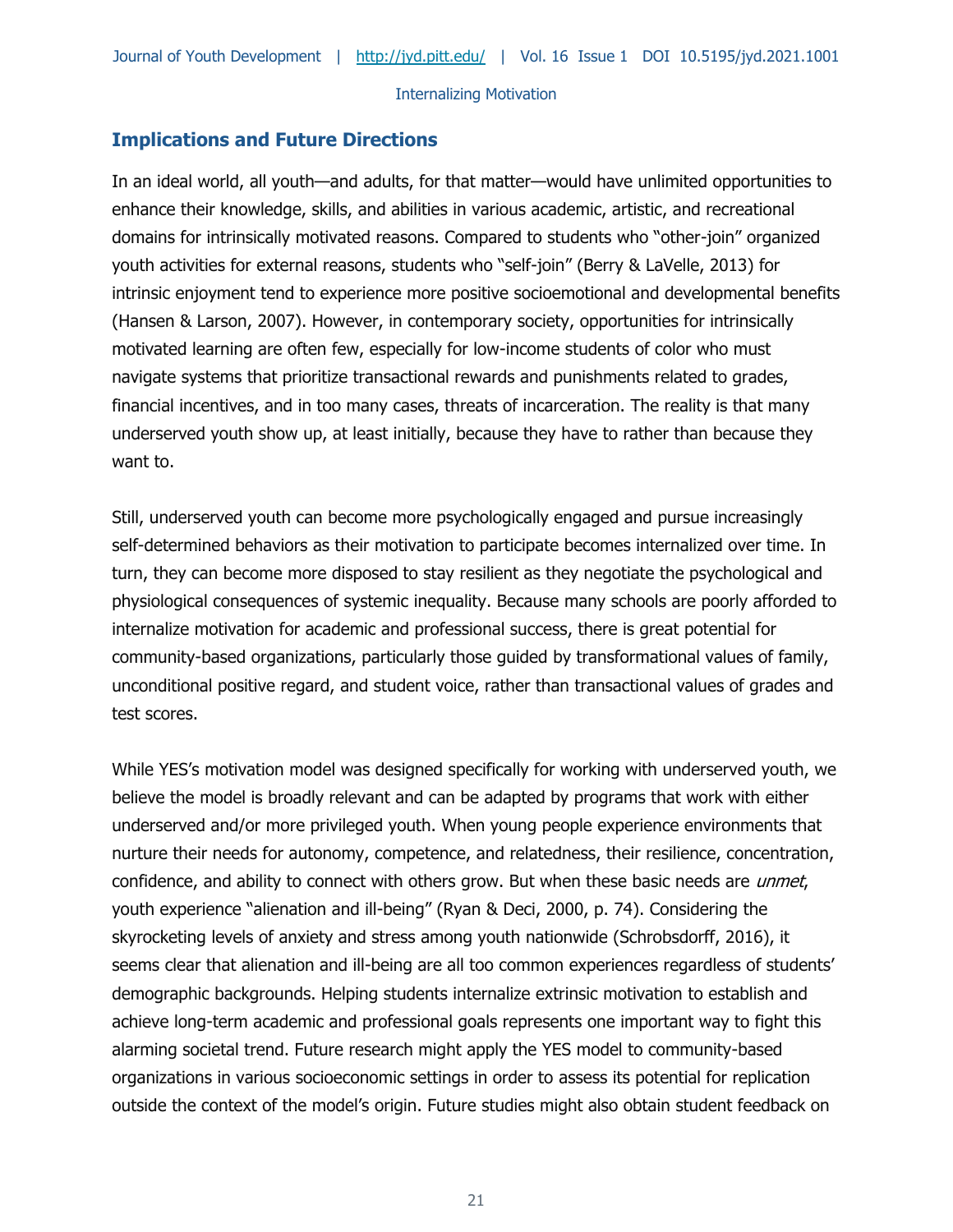the extent to which they see the model applying to their lived experiences; this feedback could further inform localized adaptation and refinement of the model. Furthermore, because the model's innermost circle emphasizes student leadership in community advocacy, future studies might examine the extent to which motivation to succeed academically and professionally reciprocates with motivation to pursue social justice (Akiva et al., 2017).

And while the YES model intentionally focused on one motivational construct—selfdetermination theory—to simplify translation of theory into practice, future research might adapt the model's conceptual frame in accord with other motivational constructs, such as achievement goal theory (Pintrich, 2000), expectancy-value theory (Wigfield, 1994), attribution theory (Weiner, 1985), or self-efficacy (Bandura, 1991), depending on localized variables, needs, and program goals. Among these constructs, expectancy-value theory may hold particular promise because it employs conceptual terms that fit well with Ryan and Deci's (2000) framework. Like Ryan and Deci, Wigfield and Eccles (2000) emphasize intrinsic value, or the enjoyment one experiences from doing the activity; Wigfield and Eccles further note that utility value, which is how much an activity connects to an individual's future plans, and cost, or the extent to which pursuing one activity limits opportunities to pursue other activities, are conceptually consistent with extrinsic motivation. Finally, because organizations like YES also seek to address basic physical needs such as food security, we suggest further research exploring the overlaps between satisfying youth's physical and psychological needs (van Egmond et al., 2020).

## **Acknowledgements**

The authors wish to thank those who have given sweat equity, time, and financial resources to support the work and mission of YES. We especially wish to thank the students whose stories, voices, and outcomes continue to inform the work in which YES engages.

## **References**

Agans, J. P, Davis, J. L., Vazou, S., & Jarus, T. (2019). Self-determination through circus arts: Exploring youth development in a novel activity context. Journal of Youth Development, 14(3), 110-129. <https://doi.org/10.5195/jyd.2019.662>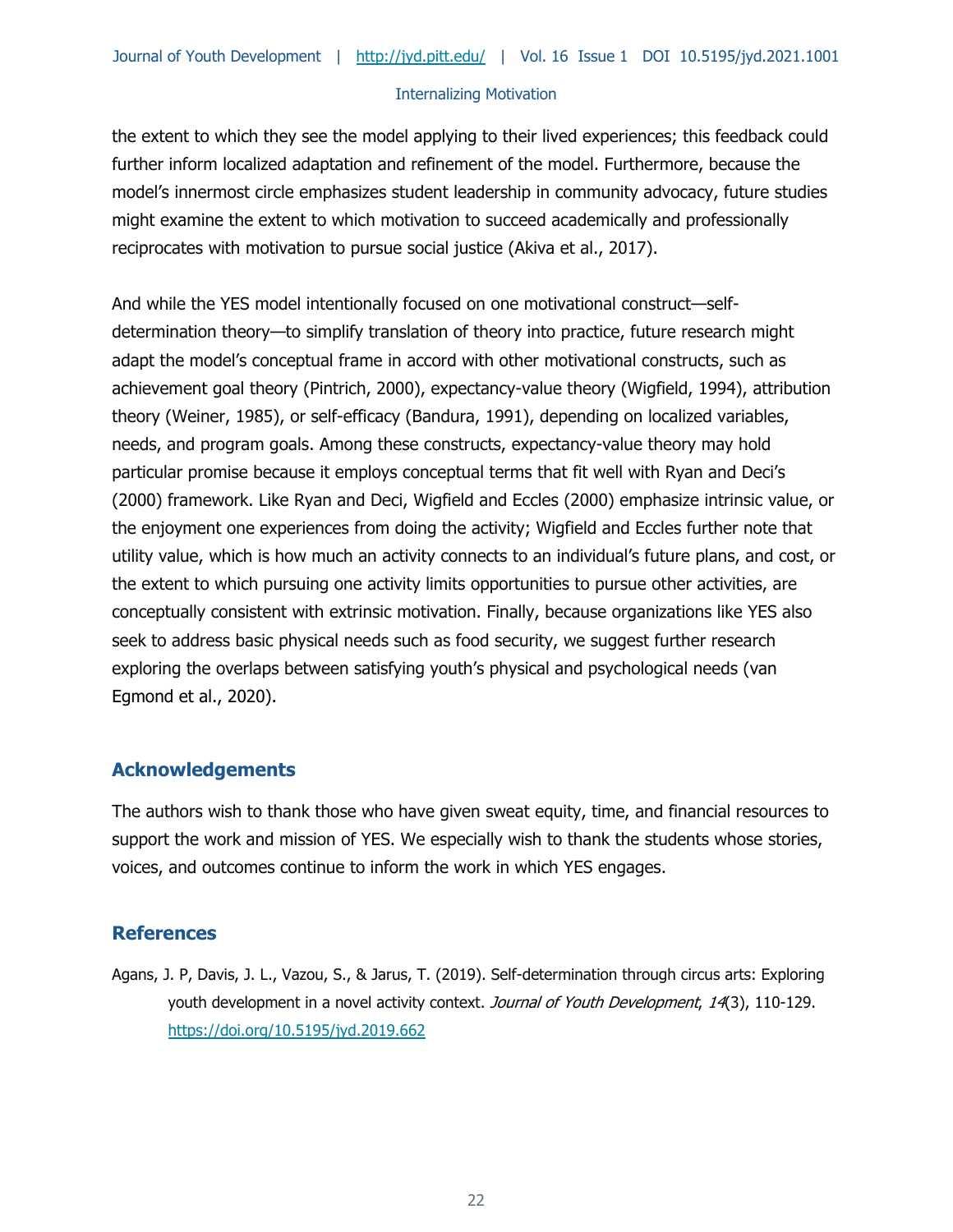- Akiva, T., Carey, R., Cross, A. B., Delale-O'Connor, L., & Brown, M. (2017). Reasons youth engage in activism programs: Social justice or sanctuary? Journal of Applied Developmental Psychology, 53, 20-30.<https://doi.org/10.1016/j.appdev.2017.08.005>
- Akiva, T., Cortina, K. S., & Smith, C. (2014). Involving youth in program decision-making: How common and what might it do for youth? Journal of Youth Adolescence, 43, 1844-1860. <https://doi.org/10.1007/s10964-014-0183-y>
- Akiva, T., & Horner, C. G. (2016). Adolescent motivation to attend youth programs: A mixed-methods investigation. Applied Developmental Sciences, 20(4), 278-293. <https://doi.org/10.1080/10888691.2015.1127162>
- Akiva, T., & Petrokubi, J. (2016). Growing with youth: A lifewide and lifelong perspective on youth-adult partnership in youth programs. Children and Youth Services Review, 69, 248-258. <https://doi.org/10.1016/j.childyouth.2016.08.019>
- Alexander, K. L., Entwisle, D. R., & Olson, L. S. (2007). Lasting consequences of the summer learning gap. American Sociological Review, 72(2), 167-180. <https://doi.org/10.1177/000312240707200202>
- Ames, C. (1992). Classrooms: Goals, structures, and student motivation. Journal of Educational Psychology, 84(3), 261-271. [https://doi.org/10.1037/0022-0663.84.3.261](https://psycnet.apa.org/doi/10.1037/0022-0663.84.3.261)
- Bandura, A. (1991). Self-efficacy mechanism in physiological activation and health-promoting behavior. In J. Madden IV (Ed.), Neurobiology of learning, emotion, and affect (pp. 229-270). Raven Press.
- Berry, T. & LaVelle, K. B. (2013). Comparing socioemotional outcomes for early adolescents who join after school for internal or external reasons. Journal of Early Adolescence, 33(1), 77-103. <https://doi.org/10.1177/0272431612466173>
- Blazer, C. (2011). Summer learning loss: Why its effect is strongest among low-income students and how it can be combated.<https://files.eric.ed.gov/fulltext/ED536514.pdf>
- Burns, J. C., Cooke, D. Y., & Schweidler, C. (2011). A short guide to community based participatory action research. Advancement Project- Healthy City Community Research Lab. [https://hc-v6](https://hc-v6-static.s3.amazonaws.com/media/resources/tmp/cbpar.pdf) [static.s3.amazonaws.com/media/resources/tmp/cbpar.pdf](https://hc-v6-static.s3.amazonaws.com/media/resources/tmp/cbpar.pdf)
- Daly, J. (2017, August 1). Fighting lead exposure on the home front: Education, blood tests, water pipes and housing remediation. Pittsburgh Post-Gazette.
- David, E. (2017, October). Food insecurity in America: Putting dignity and respect at the forefront of food aid. Social Connectedness Fellowship Program. [www.socialconnectedness.org/wp](http://www.socialconnectedness.org/wp-content/uploads/2018/02/Food-Insecurity-in-America-Putting-Dignity-and-Respect-at-the-Forefront-of-Food-Aid.pdf)[content/uploads/2018/02/Food-Insecurity-in-America-Putting-Dignity-and-Respect-at-the-](http://www.socialconnectedness.org/wp-content/uploads/2018/02/Food-Insecurity-in-America-Putting-Dignity-and-Respect-at-the-Forefront-of-Food-Aid.pdf)[Forefront-of-Food-Aid.pdf](http://www.socialconnectedness.org/wp-content/uploads/2018/02/Food-Insecurity-in-America-Putting-Dignity-and-Respect-at-the-Forefront-of-Food-Aid.pdf)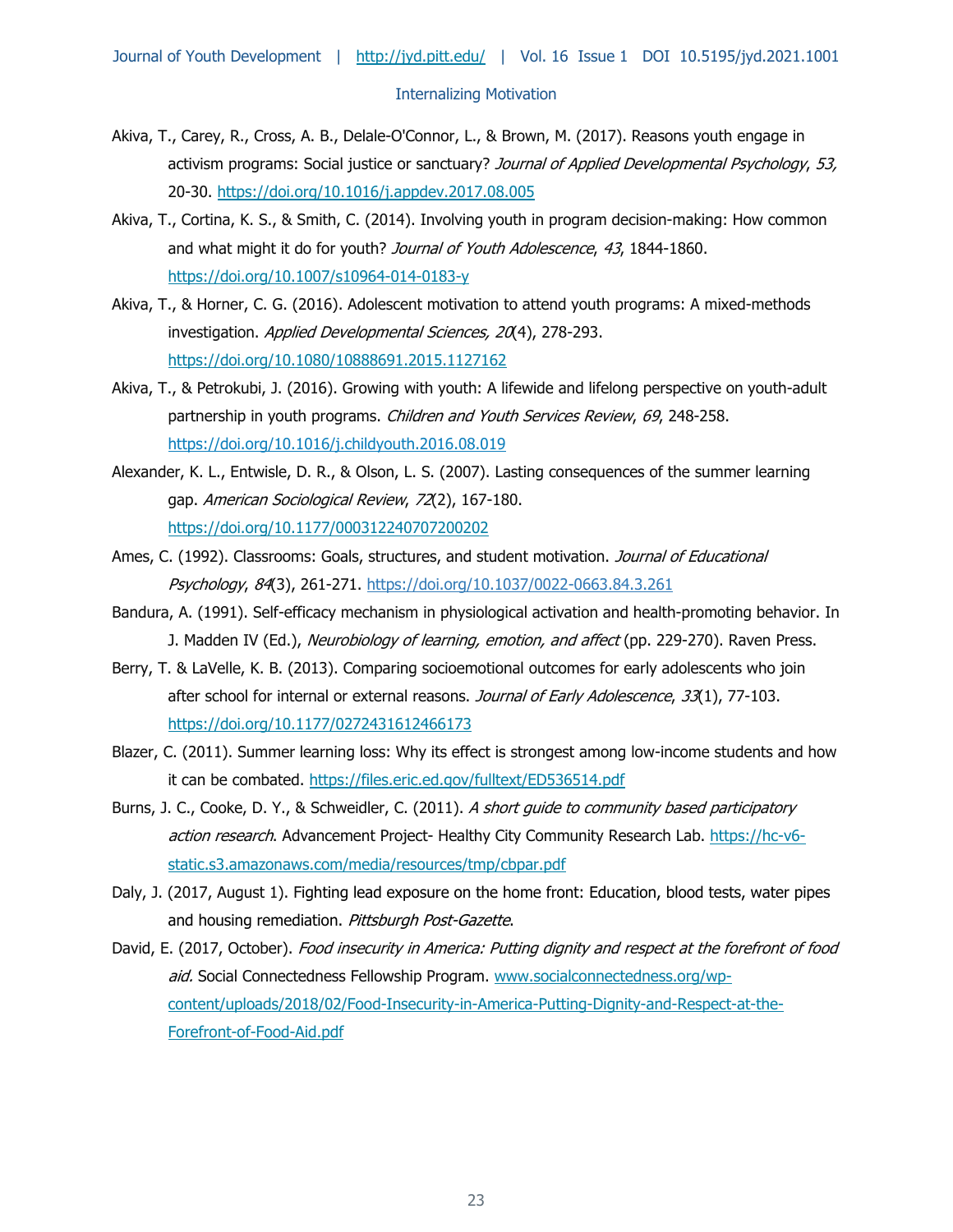- Dawes, N. P., & Larson, R. W. (2011). How youth get engaged: Grounded-theory research on motivational development in organized youth programs. *Developmental Psychology*,  $47(1)$ , 259– 269.<https://doi.org/10.1037/a0020729>
- Deci, E. L., Vallerand, R. J., Pelletier, L. G., and Ryan, R. M. (1991). Motivation and education: The selfdetermination perspective. Educational Psychologist, 26(3-4), 325-346. <https://doi.org/10.1080/00461520.1991.9653137>
- Deci, E. L., Eghrari, H., Patrick, B. C., & Leone, D. (1994). Facilitating internalization: The selfdetermination theory perspective. Journal of Personality, 62, 119-142.
- Duerden, M. D., & Gillard, A. (2008). Promoting supportive relationships in youth programs: A selfdetermination theory perspective. Journal of Youth Development, 3(3), 49-64. <http://jyd.pitt.edu/ojs/jyd/article/view/287/273>
- Dweck, C. S. (1999). Essays in social psychology. Self-theories: Their role in motivation, personality, and development. Psychology Press.
- Evans, G. W. (2004). The environment of childhood poverty. American Psychologist, 59(2), 77-92. [http://dx.doi.org/10.1037/0003-066X.59.2.77](https://psycnet.apa.org/doi/10.1037/0003-066X.59.2.77)
- Ferguson, G. (2017, August 5). Be lead aware [Health education session]. Lincoln-Lemington Community Consensus Group Health Seminar, Pittsburgh, PA.
- Grolnick, W. S., Farkas, M. S., Sohmer, R., Michaels, S., & Valsiner, J. (2007). Facilitating motivation in young adolescents: Effects of an after-school program. Journal of Applied Developmental Psychology, 28, 332-344.<https://doi.org/10.1016/j.appdev.2007.04.004>
- Hansen, D. M., & Larson, R. W. (2007). Amplifiers of developmental and negative experiences in organized activities: Dosage, motivation, lead roles, and adult-youth ratios. Journal of Applied Developmental Psychology, 28, 360-374.<https://doi.org/10.1016/j.appdev.2007.04.006>
- Heckman, J. J. (2007). The economics, technology, and neuroscience of human capability formation. Proceedings of the National Academy of Sciences, 104(33), pp. 13250-13255. <https://doi.org/10.1073/pnas.0701362104>
- Hill, E., & Sibthorp, J.. (2006). Autonomy support at diabetes camp: A self-determination theory approach to therapeutic recreation. Therapeutic Recreation Journal, 40(2), 107-125.
- Holsopple, K. (2017, August 17). Teens earn and learn while educating their neighbors about lead exposure. The Allegheny Front. [https://www.alleghenyfront.org/teens-earn-and-learn-while](https://www.alleghenyfront.org/teens-earn-and-learn-while-educating-their-neighbors-about-lead-exposure/)[educating-their-neighbors-about-lead-exposure/](https://www.alleghenyfront.org/teens-earn-and-learn-while-educating-their-neighbors-about-lead-exposure/)
- Hughes, K., Bellis, M. A., Hardcastle, K. A. Sethi, D., Butchart, A., Mikton, C. Jones, L., & Dunne, M. P. (2017). The effect of multiple adverse childhood experiences on health: A systematic review and meta-analysis. The Lancet: Public Health, 2(8), E356-E366. [https://doi.org/10.1016/S2468-](https://doi.org/10.1016/S2468-2667(17)30118-4) [2667\(17\)30118-4](https://doi.org/10.1016/S2468-2667(17)30118-4)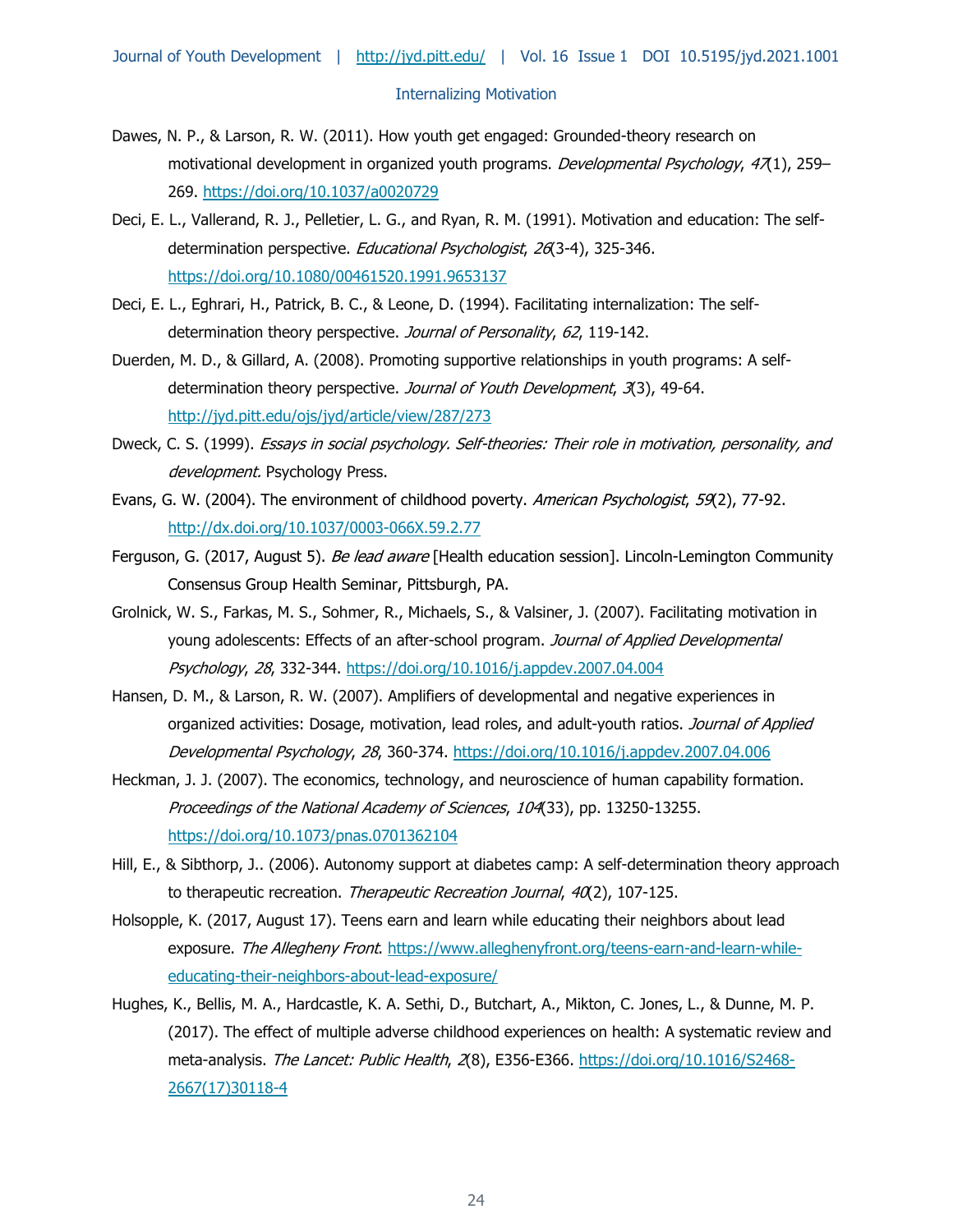- Jones, D. L. (2017). Saying yes to Y.E.S.: A qualitative analysis of the factors that attract and sustain lowincome students' participation in summer learning programs [Unpublished master's thesis]. Columbia University.
- Jones, D. L., Darsow, E., & Jones, D. F. (2020). Preliminary testing of a peer-teaching model utilizing geospatial open source tools to address community health issues. Journal of STEM Outreach, 3(1), 1-7.<https://doi.org/10.15695/jstem/v3i1.11>
- Jones, D. L., & Jones, D. F. (2018). Youth Enrichment Services summer report. [https://docs.wixstatic.com/ugd/930de5\\_82b7c9c2f5f54ec0947858e7fff9e7fc.pdf](https://docs.wixstatic.com/ugd/930de5_82b7c9c2f5f54ec0947858e7fff9e7fc.pdf)
- Jones, D., & Jones, D. (2020). Transcend the summer slump: How to attract and retain low-income high school students in summer learning programs. Afterschool Matters Journal, Spring 2020. <https://files.eric.ed.gov/fulltext/EJ1249563.pdf>
- Jones, D. L., & Jones, D. F. (2021). Growth through the decade: 2010-2020 (YES snapshot report). [https://61e6abc2-c304-49a1-ab51](https://61e6abc2-c304-49a1-ab51-b9d904a42732.filesusr.com/ugd/930de5_65992f13ddd24cdb82ad1531aa0b460d.pdf) [b9d904a42732.filesusr.com/ugd/930de5\\_65992f13ddd24cdb82ad1531aa0b460d.pdf](https://61e6abc2-c304-49a1-ab51-b9d904a42732.filesusr.com/ugd/930de5_65992f13ddd24cdb82ad1531aa0b460d.pdf)
- Joseph, S. (2012, October 7). Unconditional positive regard. Psychology Today. [www.psychologytoday.com/us/blog/what-doesnt-kill-us/201210/unconditional-positive-regard](http://www.psychologytoday.com/us/blog/what-doesnt-kill-us/201210/unconditional-positive-regard)
- Larson, R. (2011). Positive development in a disorderly world. Journal of Research on Adolescence, 21(2), 317-334.<https://doi.org/10.1111/j.1532-7795.2010.00707.x>
- Larson, R. W., & Rusk, N. (2011). Intrinsic motivation and positive development. In R. M. Lerner, J. V. Lerner, & J. B. Benson (Eds.), Advances in child development and behavior (Vol. 41, pp. 89-130). Academic Press.
- Lave, J., & Wenger, E. (1991). Situated learning: Legitimate peripheral participation. Cambridge University Press.
- Maehr, M. L., & Midgley, C. (1991). Enhancing student motivation: A schoolwide approach. *Educational* Psychologist, 26, 399-427.<https://doi.org/10.1080/00461520.1991.9653140>
- Martin, A. J. (2005). Exploring the effects of a youth enrichment program on academic motivation and engagement. Social Psychology of Education, 8, 179-206. [https://doi.org/10.1007/s11218-004-](https://doi.org/10.1007/s11218-004-6487-0) [6487-0](https://doi.org/10.1007/s11218-004-6487-0)
- Maslow, A. H. (1970). Motivation and personality. Harper & Row.
- Morton, M., & Montgomery, P. (2013). Youth empowerment programs for improving self-efficacy and self-esteem of adolescents. Research on Social Work Practice, 23(1), 22-33. <https://doi.org/10.1177/1049731512459967>
- Mullainathan, S., & Shafir, E. (2014). Scarcity: The new science of having less and how it defines our lives. Picador.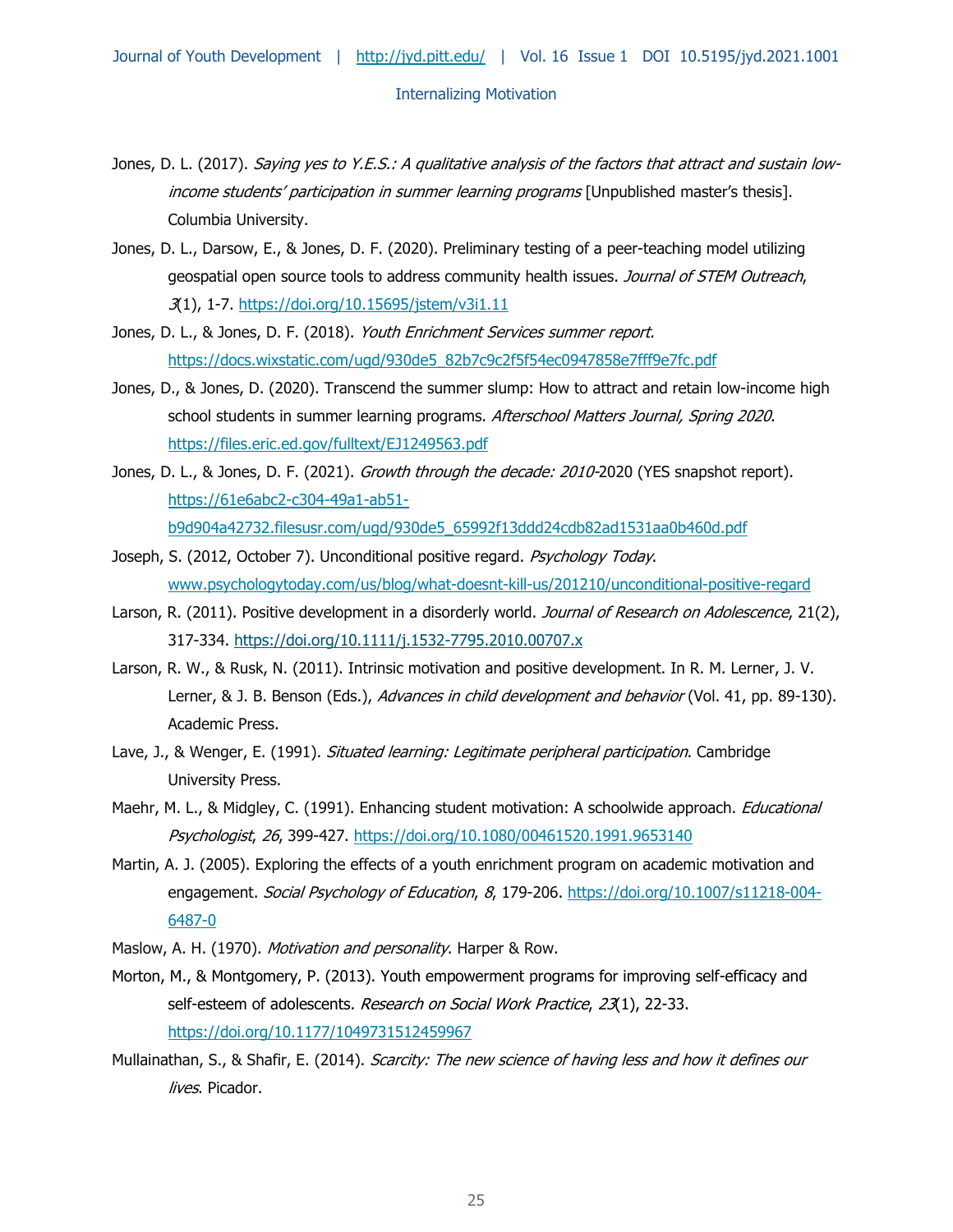- Murphy, K. P., & Alexander, P. A. (2000). A motivated exploration of motivation terminology. Contemporary Educational Psychology, 25, 3-53.<https://doi.org/10.1006/ceps.1999.1019>
- Newton, M., Watson, D. L., Kim, M. S., & Beacham, A. O. (2006). Understanding motivation of underserved youth in physical education settings. Youth & Society, 37(3), 348-371. [https://doi.org/10.1177/0044118X05278964](https://doi.org/10.1177%2F0044118X05278964)
- Noguera, P. (2008). The trouble with black boys: And other reflections on race, equity, and the future of public education. Jossey-Bass.
- Partner4Work. (n.d.). Learn & earn.<https://www.partner4work.org/learnandearn>
- Pintrich, P. R. (2000). Multiple goals, multiple pathways: The role of goal orientation in learning and achievement. Journal of Educational Psychology, 92(3), 544-555. [https://doi.org/10.1037/0022-](https://psycnet.apa.org/doi/10.1037/0022-0663.92.3.544) [0663.92.3.544](https://psycnet.apa.org/doi/10.1037/0022-0663.92.3.544)

Poindexter, M. (2017). Lead (Pb) project summary and report. Unpublished manuscript.

- Reed, A. (2019, March 14). From mentee to mentor: Moving through the stages of wise mentorship. Conference on College Composition and Communication. Pittsburgh, PA.
- Reeve, J., Ryan, R., Deci, E. L., & Jang, H. (2008). Understanding and promoting autonomous selfregulation: A self-determination theory perspective. In D. H. Schunk & B. J. Zimmerman (Eds.), Motivation and self-regulated learning: Theory, research, and applications (pp. 223-244), Lawrence Erlbaum Associates.
- Rogers, C. R. (1957). The necessary and sufficient conditions of therapeutic personality change. Journal of Consulting Psychology, 21(2), 95-103.<https://doi.org/10.1037/h0045357>
- Ryan, R. M. (1982). Control and information in the intrapersonal sphere: An extension of cognitive evaluation theory. Journal of Personality and Social Psychology, 43, 450-461.
- Ryan, R. M., Connell, J. P., & Plant, R. W. (1990). Emotions in non-directed text learning. Learning and Individual Differences, 2, 1-17.
- Ryan, R. M., & Deci, E. L. (2000). Self-determination theory and the facilitation of intrinsic motivation, social development, and well-being. American Psychologist, 55(1), 68-78. [selfdeterminationtheory.org/SDT/documents/2000\\_RyanDeci\\_SDT.pdf](https://fiudit-my.sharepoint.com/personal/pfeigenb_fiu_edu/Documents/Documents/FIU/Youth%20Enrichment%20Services/YES%20mentoring%20framework%20materials/selfdeterminationtheory.org/SDT/documents/2000_RyanDeci_SDT.pdf)
- Safavian, N. (2019). What makes them persist? Expectancy-value beliefs and the math participation, performance, and preparedeness of Hispanic youth. AERA Open, 5(3), 1-17. [https://doi.org/10.1177/2332858419869342](https://doi.org/10.1177%2F2332858419869342)
- Sapolsky, R. M. (1994). Why zebras don't get ulcers: A guide to stress, stress-related diseases, and coping. W. H. Freeman and Company.
- Schrobsdorff, S. (2016, October 27). Teen depression and anxiety: Why the kids are not all right. Time. <http://time.com/magazine/us/4547305/november-7th-2016-vol-188-no-19-u-s/>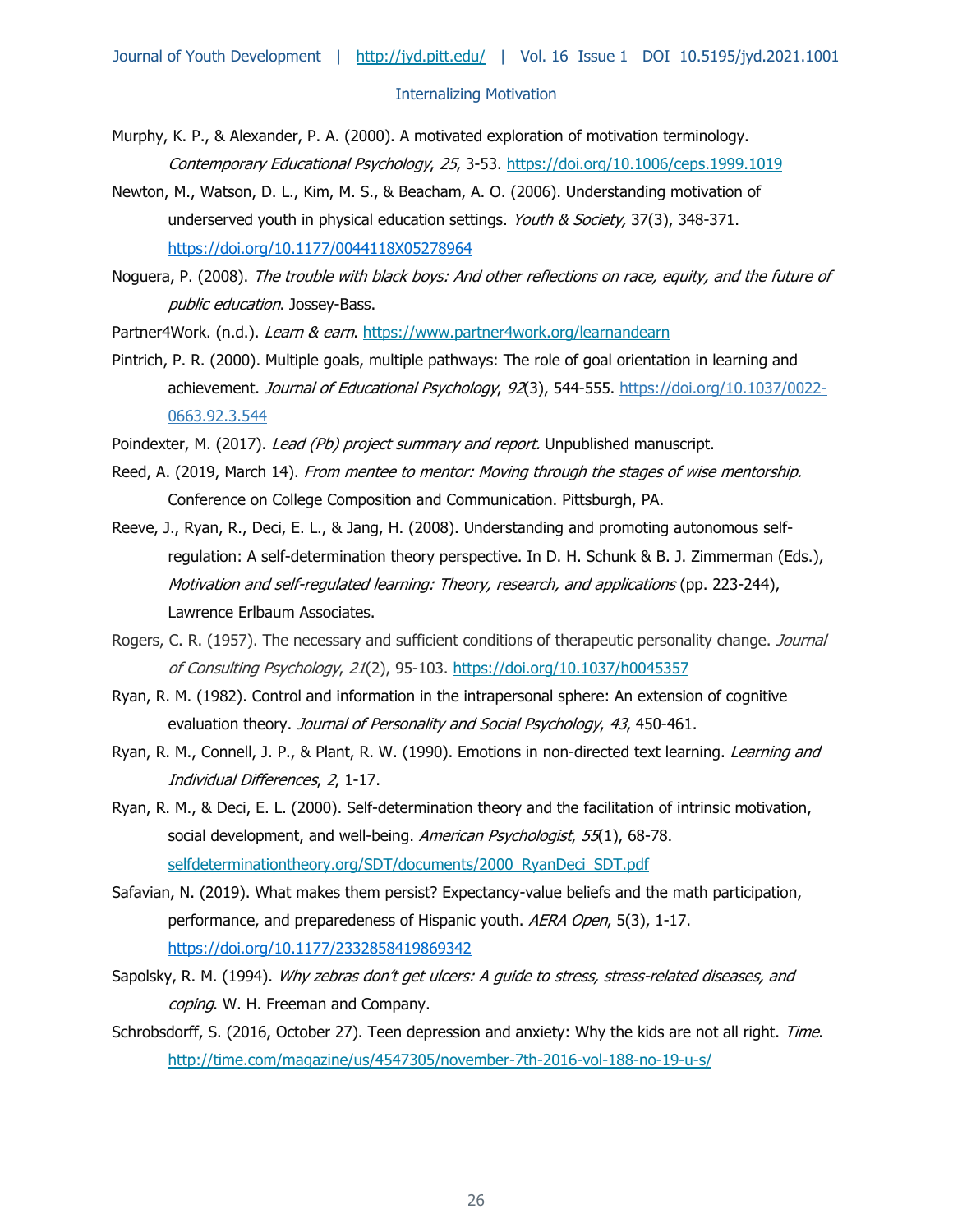- Schunk, D. H. (1991). Self-efficacy and academic motivation. Educational Psychologist, 26(3/4), 207-231. https:/[/doi.org/10.1080/00461520.1991.9653133](https://doi.org/10.1080/00461520.1991.9653133)
- Schunk, D. H. (2000). Coming to terms with motivation constructs. Contemporary Educational Psychology, 25, 16-119,<https://doi.org/10.1006/ceps.1999.1018>
- Schwartz, B. (2015). Why we work. Simon & Schuster.
- Skinner, B. F. (1953). Science and human behavior. Macmillan.
- Standage, M., Duda, J. L., & Ntoumanis, N. (2006). Students' motivational processes and their relationship to teacher ratings in school physical education: A self-determination theory approach. Research Quarterly for Exercise and Sport, 77(1), 100-110. <https://doi.org/10.1080/02701367.2006.10599336>
- Sum, A., Khatiwada, I., Trubskyy, M., Ross, M., McHugh, W., & Palma, S. (2014, March). The plummeting labor market fortunes of teens and young adults. [https://www.brookings.edu/wp](https://www.brookings.edu/wp-content/uploads/2014/03/Youth_Workforce_Report_FINAL.pdf)[content/uploads/2014/03/Youth\\_Workforce\\_Report\\_FINAL.pdf](https://www.brookings.edu/wp-content/uploads/2014/03/Youth_Workforce_Report_FINAL.pdf)
- Thompson, D. (2015, July/August). A world without work. Atlantic Magazine. [www.theatlantic.com/magazine/archive/2015/07/world-without-work/395294/](http://www.theatlantic.com/magazine/archive/2015/07/world-without-work/395294/)
- Tough, P. (2012). How children succeed: Grit, curiosity, and the hidden power of character. Houghton Mifflin Harcourt.
- Tough, P. (2016). *Helping children succeed: What works and why*. Houghton Mifflin Harcourt.
- van Egmond, M. C., Hanke, K., Omarshah, T. T., Berges, A. N., Zango, V., & Sieu, C. (2020). Self-esteem, motivation and school attendance among sub-Saharan African girls: A self-determination theory perspective. *International Journal of Psychology*, 55(5), 842-850. <https://doi.org/10.1002/ijop.12651>
- Weiner, B. (1985). An attributional theory of achievement motivation and emotion. Psychological Review, 92(4), 548-573. [https://doi.org/10.1037/0033-295X.92.4.548](https://psycnet.apa.org/doi/10.1037/0033-295X.92.4.548)
- Wigfield, A. (1994). Expectancy-value theory of achievement motivation: A developmental perspective. Educational Psychology Review, 6, 49-78. [https://doi.org/10.1007/BF02209024](https://psycnet.apa.org/doi/10.1007/BF02209024)
- Wigfield, A., & Eccles, J. S. (2000). Expectancy-value theory of achievement motivation. Contemporary Educational Psychology, 25, 68-81.<https://doi.org/10.1006/ceps.1999.1015>
- Yeager, D. S., Henderson, M. D., Panuesku, D., Walton, G. M., D'Mello, S., Spitzer, B. J., & Duckworth, A. L. (2014). Boring but important: A self-transcendent purpose for learning fosters academic selfregulation. Journal of Personality and Social Psychology, 107(4), 559-580. <http://dx.doi.org/10.1037/a0037637>
- Yeager, D. S., Purdie-Vaughns, V., Garcia, J., Apfel, N., Brzustoski, P., Master, A., Hessert, W. T., Williams, M. E., & Cohen, G. L. (2014). Breaking the cycle of mistrust: Wise interventions to